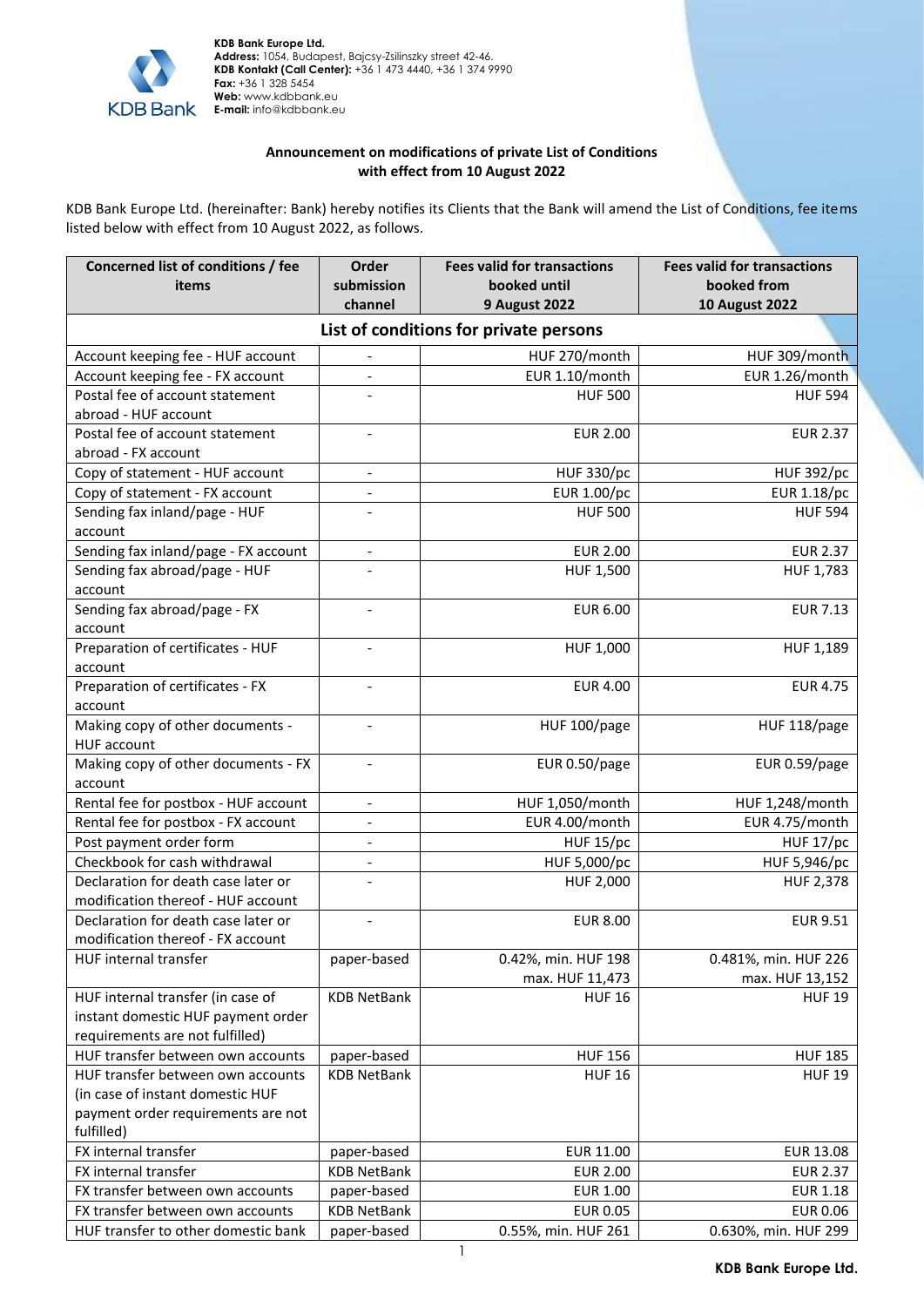

| Concerned list of conditions / fee                                     | Order                    | <b>Fees valid for transactions</b>   | <b>Fees valid for transactions</b> |
|------------------------------------------------------------------------|--------------------------|--------------------------------------|------------------------------------|
| items                                                                  | submission               | booked until                         | booked from                        |
|                                                                        | channel                  | <b>9 August 2022</b>                 | <b>10 August 2022</b>              |
| HUF transfer to other domestic bank                                    |                          | max. HUF 14,602                      | max. HUF 16,739                    |
| (in case of instant domestic HUF                                       | <b>KDB NetBank</b>       | 0.34%, min. HUF 71<br>max. HUF 7,343 | 0.389%, min. HUF 81                |
| payment order requirements are not                                     |                          |                                      | max. HUF 8,418                     |
| fulfilled)                                                             |                          |                                      |                                    |
| Modification, revocation and recall                                    | $\overline{\phantom{0}}$ | HUF 3,009/pc                         | <b>HUF 3,578/pc</b>                |
| of transfer order                                                      |                          |                                      |                                    |
| <b>VIBER transfer</b>                                                  | paper-based              | 0.50%, min. HUF 10,000               | 0.594%, min. HUF 11,892            |
|                                                                        |                          | max. HUF 100,000                     | max. HUF 118,920                   |
| <b>VIBER transfer</b>                                                  | <b>KDB NetBank</b>       | 0.25%, min. HUF 10,000               | 0.297%, min. HUF 11,892            |
|                                                                        |                          | max. HUF 100,000                     | max. HUF 118,920                   |
| HUF transfer abroad                                                    | paper-based              | 0.50%, min. HUF 10,000               | 0.594%, min. HUF 11,892            |
|                                                                        |                          | max. HUF 100,000                     | max. HUF 118,920                   |
| FX transfer to other bank (except                                      | paper-based              | 0.40%, min. EUR 10.00                | 0.458%, min. EUR 11.46             |
| EUR transfer to account kept with                                      |                          | max. EUR 136.00                      | max. EUR 155.91                    |
| other bank to other EEA country)                                       |                          |                                      |                                    |
| FX transfer to other bank (except                                      | <b>KDB NetBank</b>       | 0.20%, min. EUR 10.00                | 0.229%, min. EUR 11.46             |
| EUR transfer to account kept with                                      |                          | max. EUR 122.00                      | max. EUR 139.86                    |
| other bank to other EEA country)                                       |                          |                                      |                                    |
| EUR transfer to account kept with                                      | paper-based              | 0.40%, min. HUF 261                  | 0.458%, min. HUF 299               |
| other bank in other EEA country                                        |                          | max. HUF 14,602                      | max. HUF 16,739                    |
| EUR transfer to account kept with                                      | <b>KDB NetBank</b>       | 0.20%, min. HUF 71                   | 0.229%, min. HUF 81                |
| other bank in other EEA country                                        |                          | max. HUF 7,343<br>Effective cost,    | max. HUF 8,418<br>Effective cost,  |
| Charge calculated by foreign bank (in<br>case of bearing correspondent |                          | min EUR 20.00                        | min EUR 23.78                      |
| bank's charges)                                                        |                          |                                      |                                    |
| Subsequent data modification or                                        | $\overline{a}$           | EUR 20.00                            | <b>EUR 23.78</b>                   |
| revocation                                                             |                          |                                      |                                    |
| Data supply in case of incomplete                                      | $\overline{a}$           | <b>EUR 20.00</b>                     | <b>EUR 23.78</b>                   |
| payment order                                                          |                          |                                      |                                    |
| In case of FX payment order - which                                    |                          | min. EUR 10.00                       | Min. EUR 11.89                     |
| is not considered as SEPA payment -                                    |                          |                                      |                                    |
| to EU member states when IBAN                                          |                          |                                      |                                    |
| account no. and BIC (SWIFT) are not                                    |                          |                                      |                                    |
| indicated extra charge by foreign                                      |                          |                                      |                                    |
| Bank                                                                   |                          |                                      |                                    |
| Extra charge of urgent fulfilment                                      |                          | <b>EUR 20.00</b>                     | <b>EUR 23.78</b>                   |
| Cross border internal transfer - HUF<br>transfer                       | paper-based              | <b>HUF 300</b>                       | <b>HUF 356</b>                     |
| Cross border internal transfer - HUF                                   | <b>KDB NetBank</b>       | <b>HUF 80</b>                        | <b>HUF 95</b>                      |
| transfer                                                               |                          |                                      |                                    |
| Cross border internal transfer - FX                                    | paper-based              | <b>EUR 1.00</b>                      | <b>EUR 1.18</b>                    |
| transfer (except EUR)<br>Cross border internal transfer - FX           |                          |                                      |                                    |
| transfer (except EUR)                                                  | <b>KDB NetBank</b>       | <b>EUR 0.25</b>                      | <b>EUR 0.29</b>                    |
| Cross border internal transfer - EUR                                   | paper-based              | <b>HUF 300</b>                       | <b>HUF 356</b>                     |
| transfer                                                               |                          |                                      |                                    |
| Cross border internal transfer - EUR                                   | <b>KDB NetBank</b>       | <b>HUF 80</b>                        | <b>HUF 95</b>                      |
| transfer                                                               |                          |                                      |                                    |
| Data supply in case of incomplete                                      |                          | EUR 10.00                            | EUR 11.89                          |
| payment order                                                          |                          |                                      |                                    |
| Modification, revocation before                                        |                          | EUR 20.00                            | <b>EUR 23.78</b>                   |
| processing                                                             |                          |                                      |                                    |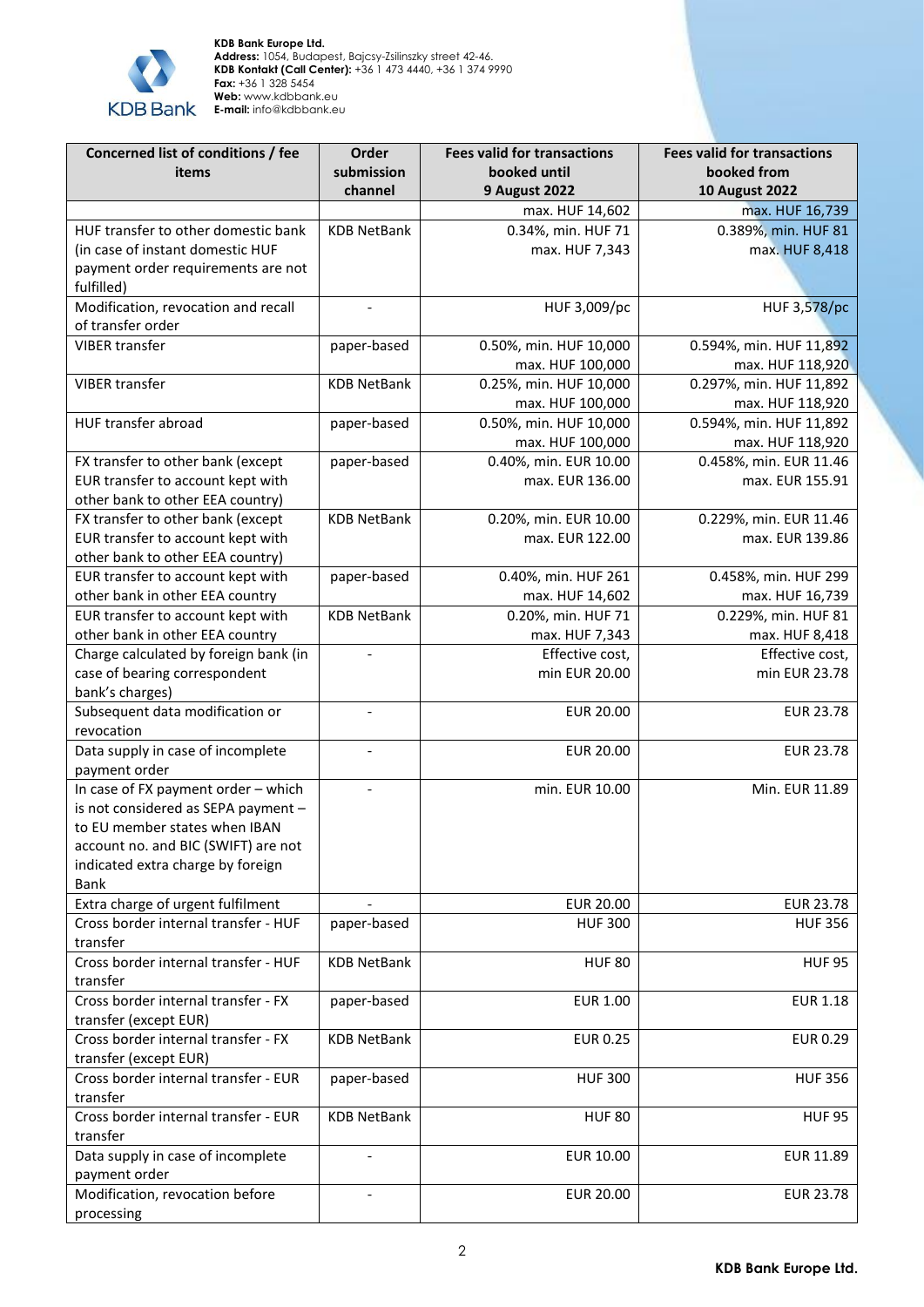

| Concerned list of conditions / fee<br>items     | Order<br>submission          | <b>Fees valid for transactions</b><br>booked until | <b>Fees valid for transactions</b><br>booked from |
|-------------------------------------------------|------------------------------|----------------------------------------------------|---------------------------------------------------|
|                                                 | channel                      | <b>9 August 2022</b>                               | <b>10 August 2022</b>                             |
| Door-to-door payment order - paper-             |                              | 0.20% min. HUF 500 + Post                          | 0.237% min. HUF 594 + Post                        |
| based and via KDB NetBank                       |                              | cost, max. HUF 10,000 for every                    | cost, max. HUF 16,000 for every                   |
|                                                 |                              | HUF 1,000,000, or part thereof                     | HUF 1,000,000, or part thereof                    |
|                                                 |                              | of the total amount                                | of the total amount                               |
| Credit of postal payment order                  |                              | <b>HUF 346</b>                                     | <b>HUF 396</b>                                    |
| Fulfilment of domestic HUF standing             | paper-based                  | 0.38%, min. HUF 52                                 | 0.435%, min. HUF 59                               |
| order                                           |                              | max. HUF 16,688                                    | max. HUF 19,131                                   |
| Fulfilment of domestic HUF standing             | <b>KDB NetBank</b>           | <b>HUF 52</b>                                      | <b>HUF 59</b>                                     |
| order                                           |                              |                                                    |                                                   |
| Standing order                                  | paper-based                  | <b>HUF 500</b>                                     | <b>HUF 594</b>                                    |
| modification/revocation on paper-               |                              |                                                    |                                                   |
| based order                                     |                              |                                                    |                                                   |
| Standing order                                  | <b>KDB NetBank</b>           | <b>HUF 20</b>                                      | <b>HUF 23</b>                                     |
| modification/revocation on KDB                  |                              |                                                    |                                                   |
| NetBank                                         |                              |                                                    |                                                   |
| Set up hold funds via KDB NetBank               | <b>KDB NetBank</b>           | <b>HUF 40</b>                                      | <b>HUF 47</b>                                     |
| Hold funds cancellation via KDB                 | <b>KDB NetBank</b>           | <b>HUF 40</b>                                      | <b>HUF 47</b>                                     |
| <b>NetBank</b>                                  |                              |                                                    |                                                   |
| Fulfilment of authorization on direct           |                              | HUF 42/pc                                          | HUF 49/pc                                         |
| debit (e.g. payment of utility bills) -         |                              |                                                    |                                                   |
| paper-based and via KDB NetBank                 |                              |                                                    |                                                   |
| Modification or revocation of                   | paper-based                  | <b>HUF 200</b>                                     | <b>HUF 237</b>                                    |
| authorization of direct debit                   |                              |                                                    |                                                   |
| Modification or revocation of                   | <b>KDB NetBank</b>           | <b>HUF 100</b>                                     | <b>HUF 118</b>                                    |
| authorization of direct debit                   |                              |                                                    |                                                   |
| Initiation of collection order based            | $\overline{a}$               | <b>HUF 750/pc</b>                                  | <b>HUF 891/pc</b>                                 |
| on authorization letter                         |                              |                                                    |                                                   |
| Registration fee of authorization               |                              | <b>HUF 750/pc</b>                                  | <b>HUF 891/pc</b>                                 |
| letter                                          |                              |                                                    |                                                   |
| Collection order with execution                 |                              | <b>HUF 750/pc</b>                                  | <b>HUF 891/pc</b>                                 |
| purpose                                         |                              |                                                    |                                                   |
| Initiation of Promissory Note                   |                              | <b>HUF 750/pc</b>                                  | <b>HUF 891/pc</b>                                 |
| collection                                      |                              |                                                    |                                                   |
| Full SMS service (credits and debits)           | $\qquad \qquad \blacksquare$ | HUF 300/month                                      | HUF 356/month                                     |
| Mini SMS service (only debits)                  | $\overline{\phantom{0}}$     | HUF 200/month                                      | HUF 237/month                                     |
| Authentication tool (ViCA)                      |                              | HUF 1,200                                          | HUF 1,375                                         |
| registration fee - normal fee                   |                              |                                                    |                                                   |
| Replacement of authentication tool              | $\overline{a}$               | <b>HUF 200</b>                                     | <b>HUF 229</b>                                    |
| (ViCA) (request for new registration            |                              |                                                    |                                                   |
| password) - normal fee                          |                              |                                                    |                                                   |
| Reactivation of blocked                         | $\overline{a}$               | <b>HUF 200</b>                                     | <b>HUF 229</b>                                    |
| authentication tool (ViCA) due to the           |                              |                                                    |                                                   |
| user's fault - normal fee                       |                              |                                                    |                                                   |
| HUF cash withdrawal                             | $\qquad \qquad \blacksquare$ | 0.49% max. HUF 48,000                              | 0.582% max. HUF 57,081                            |
| USD/EUR cash withdrawal                         | $\overline{a}$               | 0.53%, max. EUR 60.00                              | 0.630%, max. EUR 71.35                            |
| CHF/GBP cash withdrawal                         | $\overline{\phantom{0}}$     | 0.75%, max. EUR 150.00                             | 0.891%, max. EUR 178.38                           |
| Extra charge of urgent case - HUF<br>withdrawal | $\overline{\phantom{0}}$     | 0.20%                                              | 0.237%                                            |
|                                                 |                              |                                                    |                                                   |
| Extra charge of urgent case - FX<br>withdrawal  | $\qquad \qquad \blacksquare$ | 0.50%                                              | 0.594%                                            |
| CLASSIC - Card issuance fee                     | $\overline{\phantom{a}}$     | <b>HUF 4,200</b>                                   | <b>HUF 4,994</b>                                  |
|                                                 |                              |                                                    |                                                   |
| GOLD - Card issuance fee                        |                              | HUF 12,500                                         | HUF 14,865                                        |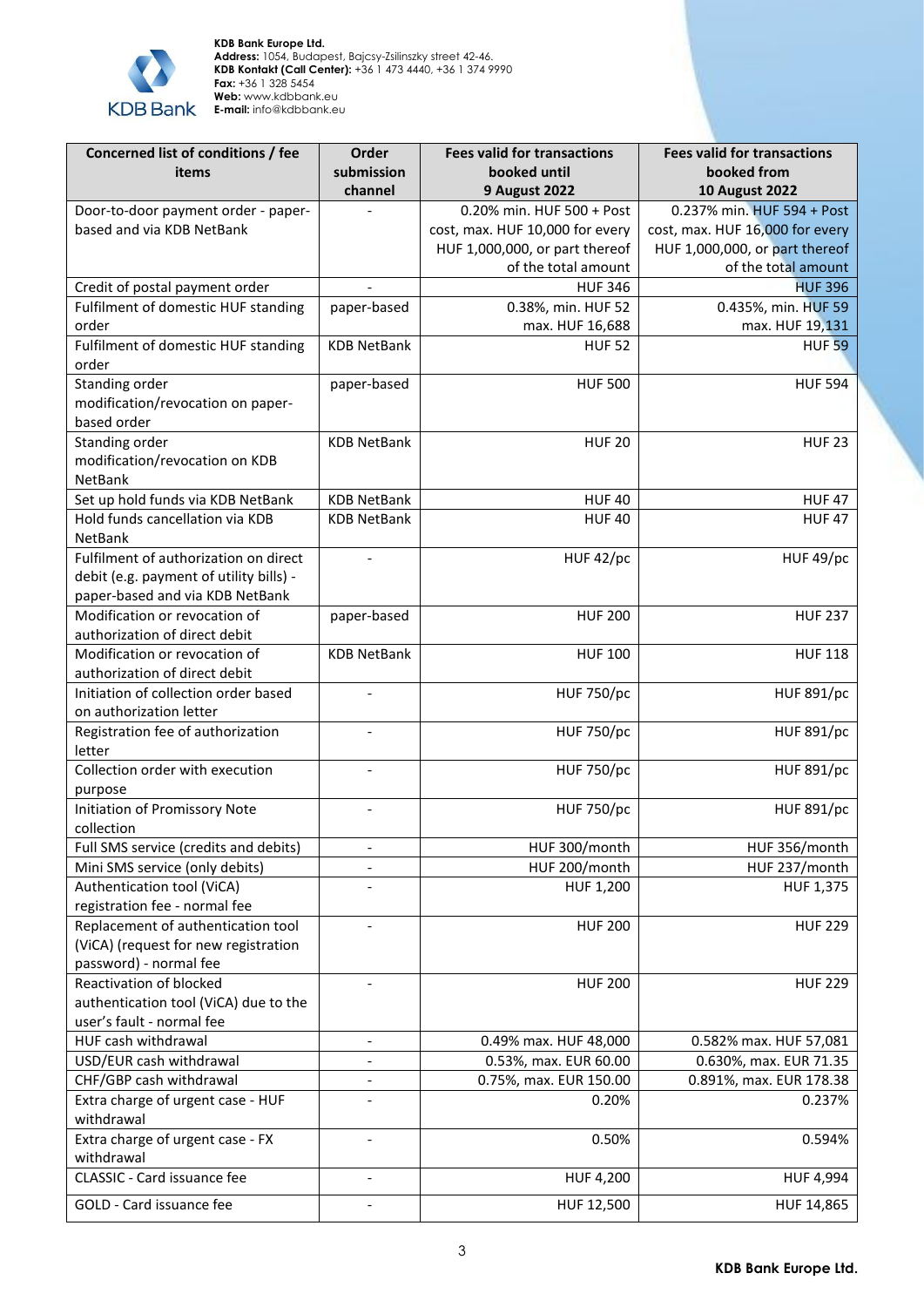

| Concerned list of conditions / fee<br>items           | Order<br>submission<br>channel | <b>Fees valid for transactions</b><br>booked until<br><b>9 August 2022</b> | <b>Fees valid for transactions</b><br>booked from<br><b>10 August 2022</b> |  |  |
|-------------------------------------------------------|--------------------------------|----------------------------------------------------------------------------|----------------------------------------------------------------------------|--|--|
| CLASSIC - Yearly fee from the 2nd<br>year             |                                | <b>HUF 4,200</b>                                                           | <b>HUF 4,994</b>                                                           |  |  |
| GOLD - Yearly fee from the 2nd year                   | $\qquad \qquad \blacksquare$   | HUF 12,500                                                                 | <b>HUF 14,865</b>                                                          |  |  |
| Postal charges of bankcard / PIN<br>code to inland    |                                | <b>HUF 600</b>                                                             | <b>HUF 713</b>                                                             |  |  |
| Storage of bankcard / PIN code<br>(monthly)           | $\overline{\phantom{a}}$       | HUF 200/month                                                              | HUF 237/month                                                              |  |  |
| Charges of repeated posting of<br>bankcard / PIN code |                                | HUF 1,000                                                                  | HUF 1,189                                                                  |  |  |
| CLASSIC/GOLD - Card reissue fee                       | $\qquad \qquad \blacksquare$   | HUF 2,000                                                                  | HUF 2,378                                                                  |  |  |
| Reprint of PIN code                                   |                                | <b>HUF 500</b>                                                             | <b>HUF 594</b>                                                             |  |  |
| Card emergency issuance fee                           | $\qquad \qquad -$              | <b>HUF 3,500</b>                                                           | HUF 4,162                                                                  |  |  |
| Cash withdrawal in own ATM                            |                                | HUF 104, max. HUF 104 for                                                  | HUF 119, max. HUF 119 for                                                  |  |  |
|                                                       |                                | every HUF 1,000,000, or part                                               | every HUF 1,000,000, or part                                               |  |  |
|                                                       |                                | thereof of the total amount                                                | thereof of the total amount                                                |  |  |
| Cash withdrawal in other domestic                     |                                | HUF 260 + 0.20%,                                                           | HUF 298 + 0.229%,                                                          |  |  |
| ATM                                                   |                                | max. HUF 2,260 for every HUF                                               | max. HUF 2,588 for every HUF                                               |  |  |
|                                                       |                                | 1,000,000, or part thereof of                                              | 1,000,000, or part thereof of                                              |  |  |
|                                                       |                                | the total amount                                                           | the total amount                                                           |  |  |
| Cash withdrawal abroad in ATM                         |                                | HUF 1,200 + 0.50%,                                                         | HUF 1,375 + 0.573%,                                                        |  |  |
| (except EUR cash withdrawal abroad                    |                                | max. HUF 6,200 for every HUF                                               | max. HUF 7,105 for every HUF                                               |  |  |
| in EEA country in ATM)                                |                                | 1,000,000, or part thereof of                                              | 1,000,000, or part thereof of                                              |  |  |
|                                                       |                                | the total amount                                                           | the total amount                                                           |  |  |
| EUR cash withdrawal abroad in EEA                     | $\overline{\phantom{a}}$       | HUF 260 + 0.20%,                                                           | HUF 298 + 0.229%,                                                          |  |  |
| country in ATM                                        |                                | max. HUF 2,260 for every HUF                                               | max. HUF 2,588 for every HUF                                               |  |  |
|                                                       |                                | 1,000,000, or part thereof of<br>the total amount                          | 1,000,000, or part thereof of<br>the total amount                          |  |  |
| Limit modification fee                                |                                | <b>HUF 150</b>                                                             | <b>HUF 178</b>                                                             |  |  |
| <b>Balance inquiry in Hungary</b>                     | $\qquad \qquad \Box$           | <b>HUF 50</b>                                                              | <b>HUF 59</b>                                                              |  |  |
| Cash withdrawal on POS in other                       |                                | HUF 320 + 0.40%,                                                           | HUF 366 + 0.458%,                                                          |  |  |
| bank or Post office                                   |                                | max. HUF 4,320 for every HUF                                               | max. HUF 4,946 for every HUF                                               |  |  |
|                                                       |                                | 1,000,000, or part thereof of                                              | 1,000,000, or part thereof of                                              |  |  |
|                                                       |                                | the total amount                                                           | the total amount                                                           |  |  |
| Cash withdrawal abroad on POS                         |                                | HUF 1,700 + 0.50%,                                                         | HUF 1,948 + 0.573%,                                                        |  |  |
| (except EUR cash withdrawal abroad                    |                                | max. HUF 6,700 for every HUF                                               | max. HUF 7,678 for every HUF                                               |  |  |
| in EEA country on POS)                                |                                | 1,000,000, or part thereof of                                              | 1,000,000, or part thereof of                                              |  |  |
|                                                       |                                | the total amount                                                           | the total amount                                                           |  |  |
| EUR cash withdrawal abroad in EEA                     |                                | HUF 320 + 0.40%,                                                           | HUF 366 + 0.458%,                                                          |  |  |
| country on POS                                        |                                | max. HUF 4,320 for every HUF                                               | max. HUF 4,946 for every HUF                                               |  |  |
|                                                       |                                | 1,000,000, or part thereof of                                              | 1,000,000, or part thereof of                                              |  |  |
|                                                       |                                | the total amount                                                           | the total amount                                                           |  |  |
| CLASSIC/GOLD - Emergency card<br>replacement          | $\overline{\phantom{a}}$       | EUR 220.00                                                                 | EUR 261.62                                                                 |  |  |
| CLASSIC/GOLD - Emergency cash                         |                                | EUR 170.00                                                                 | EUR 202.16                                                                 |  |  |
| advance                                               |                                |                                                                            |                                                                            |  |  |
| CLASSIC/GOLD - Receding from                          |                                | <b>EUR 55.00</b>                                                           | EUR 65.40                                                                  |  |  |
| emergency card replacement or cash<br>withdrawal      |                                |                                                                            |                                                                            |  |  |
| Copy of sales receipt                                 |                                | HUF 5,000                                                                  | <b>HUF 5,946</b>                                                           |  |  |
| <b>Electronic account package</b>                     |                                |                                                                            |                                                                            |  |  |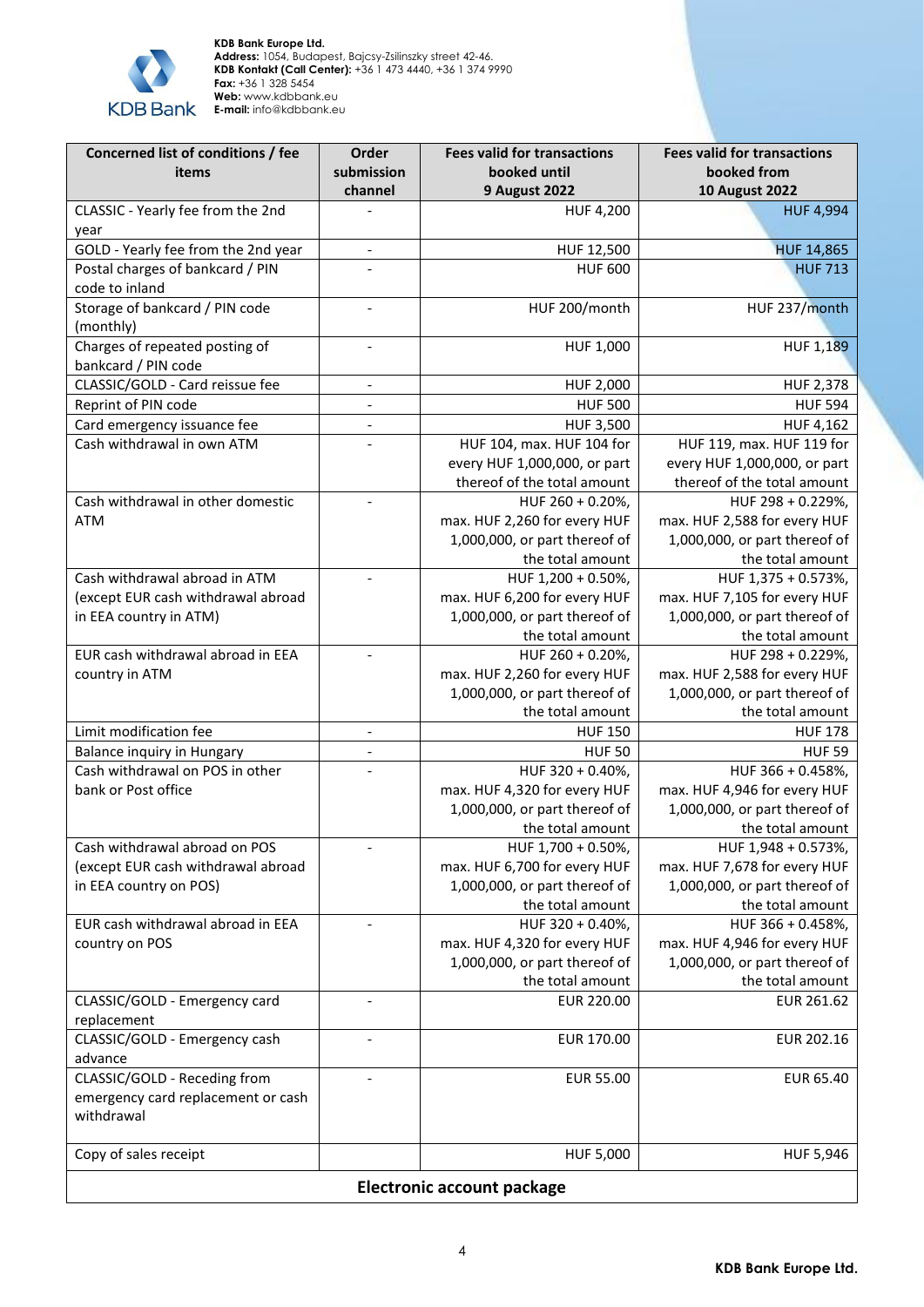

| Concerned list of conditions / fee<br>items                            | Order<br>submission<br>channel | <b>Fees valid for transactions</b><br>booked until<br><b>9 August 2022</b> | <b>Fees valid for transactions</b><br>booked from<br><b>10 August 2022</b> |
|------------------------------------------------------------------------|--------------------------------|----------------------------------------------------------------------------|----------------------------------------------------------------------------|
| Package keeping fee - if conditions<br>are not fulfilled               |                                | HUF 407/month                                                              | HUF 466/month                                                              |
| HUF transfer to other domestic bank                                    | paper-based                    | 0.30%, min. HUF 313                                                        | 0.343%, min. HUF 358                                                       |
|                                                                        |                                | max. HUF 26,075                                                            | max. HUF 29,892                                                            |
| HUF transfer to other domestic bank                                    | <b>KDB NetBank</b>             | <b>HUF 54</b>                                                              | <b>HUF 61</b>                                                              |
| (in case of instant domestic HUF                                       |                                |                                                                            |                                                                            |
| payment order requirements are not<br>fulfilled)                       |                                |                                                                            |                                                                            |
| Fulfilment of authorization on direct<br>debit                         | $\blacksquare$                 | <b>HUF 20</b>                                                              | <b>HUF 23</b>                                                              |
| Foreign exchange transfer (except                                      | paper-based                    | 0.40%, min EUR 10.00                                                       | 0.458%, min EUR 11.46                                                      |
| EUR transfer to account kept with                                      |                                | max. EUR 136.00                                                            | max. EUR 155.91                                                            |
| other bank to other EEA country)                                       |                                |                                                                            |                                                                            |
| Foreign exchange transfer (except                                      | <b>KDB NetBank</b>             | 0.20%, min EUR 10.00<br>max. EUR 122.00                                    | 0.229%, min EUR 11.46<br>max. EUR 139.86                                   |
| EUR transfer to account kept with<br>other bank to other EEA country)  |                                |                                                                            |                                                                            |
| EUR transfer to account kept with                                      | paper-based                    | 0.30%, min. HUF 313                                                        | 0.343%, min. HUF 358                                                       |
| other bank in other EEA country                                        |                                | max. HUF 26,075                                                            | max. HUF 29,892                                                            |
| EUR transfer to account kept with                                      | <b>KDB NetBank</b>             | <b>HUF 54</b>                                                              | <b>HUF 61</b>                                                              |
| other bank in other EEA country                                        |                                |                                                                            |                                                                            |
| HUF cash withdrawal from cashier                                       | $\overline{\phantom{a}}$       | 0.57% max. HUF 21,903                                                      | 0.653% max. HUF 25,109                                                     |
|                                                                        |                                | 'A' account package                                                        |                                                                            |
| Package keeping fee                                                    |                                | HUF 329/month                                                              | HUF 377/month                                                              |
| HUF transfer to other domestic bank                                    | paper-based                    | 0.55%, min. HUF 261                                                        | 0.630%, min. HUF 299                                                       |
|                                                                        |                                | max. HUF 14,602                                                            | max. HUF 16,739                                                            |
| HUF transfer to other domestic bank                                    | <b>KDB NetBank</b>             | <b>HUF 103</b>                                                             | <b>HUF 118</b>                                                             |
| (in case of instant domestic HUF<br>payment order requirements are not |                                |                                                                            |                                                                            |
| fulfilled)                                                             |                                |                                                                            |                                                                            |
| Foreign exchange transfer (except                                      | paper-based                    | 0.40%, min. EUR 10.00                                                      | 0.458%, min. EUR 11.46                                                     |
| EUR transfer to account kept with                                      |                                | max. EUR 136.00                                                            | max. EUR 155.91                                                            |
| other bank to other EEA country)                                       |                                |                                                                            |                                                                            |
| Foreign exchange transfer (except                                      | <b>KDB NetBank</b>             | 0.20%, min. EUR 10.00                                                      | 0.229%, min. EUR 11.46                                                     |
| EUR transfer to account kept with                                      |                                | max. EUR 122.00                                                            | max. EUR 139.86                                                            |
| other bank to other EEA country)<br>EUR transfer to account kept with  | paper-based                    | 0.40%, min. HUF 261                                                        | 0.458%, min. HUF 299                                                       |
| other bank in other EEA country                                        |                                | max. HUF 14,602                                                            | max. HUF 16,739                                                            |
| EUR transfer to account kept with                                      | <b>KDB NetBank</b>             | <b>HUF 103</b>                                                             | <b>HUF 118</b>                                                             |
| other bank in other EEA country                                        |                                |                                                                            |                                                                            |
| Cash withdrawal from own ATM                                           |                                | <b>HUF 104</b>                                                             | <b>HUF 119</b>                                                             |
| Cash withdrawal from other                                             |                                | HUF 260 + 0.20%,                                                           | HUF 298 + 0.229%,                                                          |
| domestic ATM                                                           |                                | max. HUF 2,260 for every                                                   | max. HUF 2,588 for every                                                   |
|                                                                        |                                | HUF 1,000,000, or part thereof                                             | HUF 1,000,000, or part thereof                                             |
|                                                                        |                                | of the total amount                                                        | of the total amount                                                        |
|                                                                        |                                | <b>SUPER account package</b>                                               |                                                                            |
| Package keeping fee                                                    |                                | HUF 428/month                                                              | HUF 490/month                                                              |
| HUF transfer to other domestic bank                                    | paper-based                    | <b>HUF 132</b>                                                             | <b>HUF 151</b>                                                             |
| HUF transfer to other domestic bank                                    | <b>KDB NetBank</b>             | <b>HUF 50</b>                                                              | <b>HUF 57</b>                                                              |
| (in case of instant domestic HUF<br>payment order requirements are not |                                |                                                                            |                                                                            |
| fulfilled)                                                             |                                |                                                                            |                                                                            |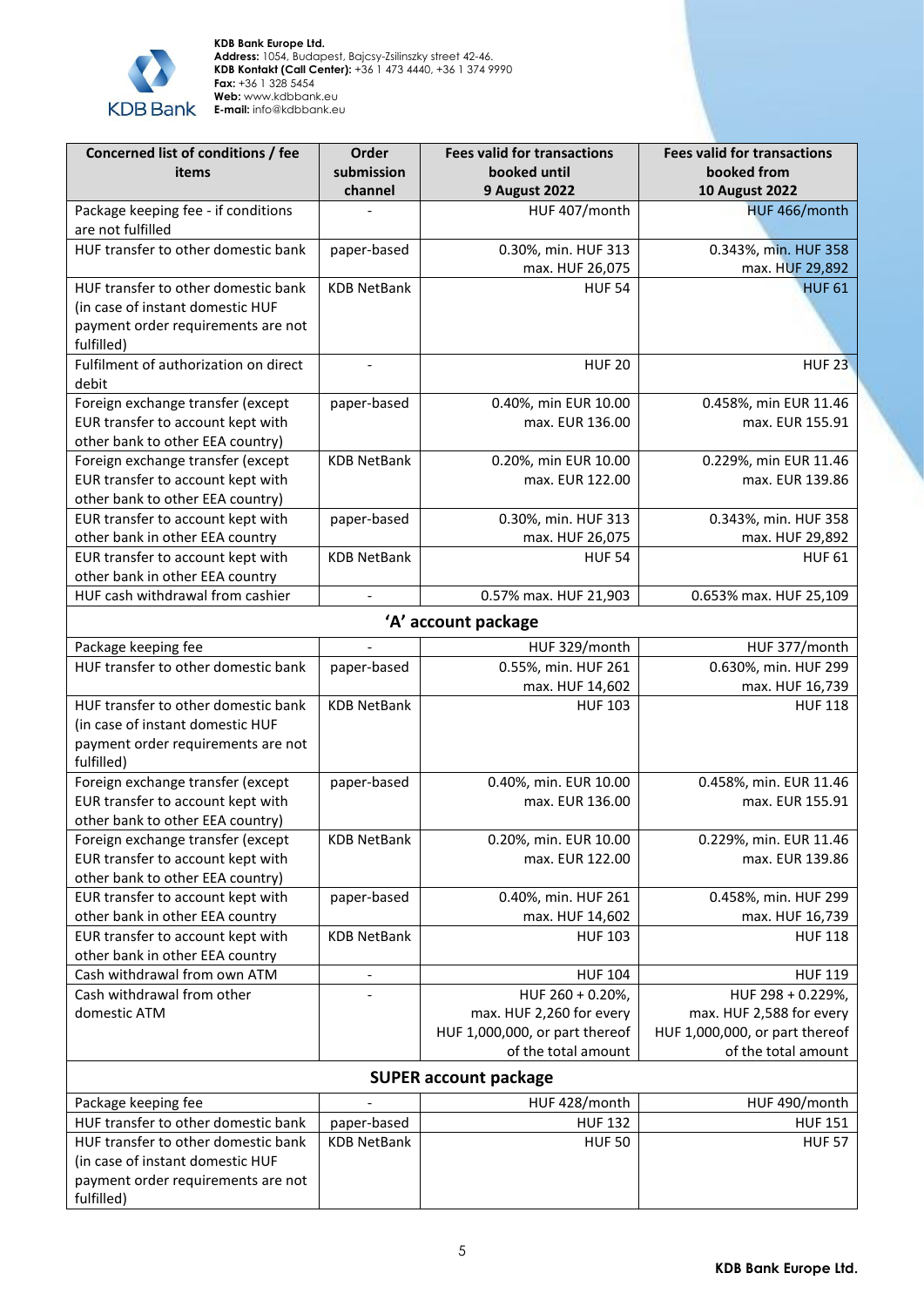

| Concerned list of conditions / fee<br>items                             | Order<br>submission<br>channel | <b>Fees valid for transactions</b><br>booked until<br><b>9 August 2022</b> | <b>Fees valid for transactions</b><br>booked from<br><b>10 August 2022</b> |
|-------------------------------------------------------------------------|--------------------------------|----------------------------------------------------------------------------|----------------------------------------------------------------------------|
| Foreign exchange transfer (except                                       | paper-based                    | EUR 17.00                                                                  | <b>EUR 19.48</b>                                                           |
| EUR transfer to account kept with                                       |                                |                                                                            |                                                                            |
| other bank to other EEA country)                                        |                                |                                                                            |                                                                            |
| Foreign exchange transfer (except                                       | <b>KDB NetBank</b>             | EUR 11.00                                                                  | <b>EUR 13.08</b>                                                           |
| EUR transfer to account kept with                                       |                                |                                                                            |                                                                            |
| other bank to other EEA country)                                        |                                |                                                                            |                                                                            |
| EUR transfer to account kept with<br>other bank in other EEA country    | paper-based                    | <b>HUF 132</b>                                                             | <b>HUF 151</b>                                                             |
| EUR transfer to account kept with                                       | <b>KDB NetBank</b>             | <b>HUF 50</b>                                                              | <b>HUF 57</b>                                                              |
| other bank in other EEA country                                         |                                |                                                                            |                                                                            |
| Cash withdrawal from own ATM                                            | $\overline{\phantom{a}}$       | <b>HUF 104</b>                                                             | <b>HUF 119</b>                                                             |
| Cash withdrawal from other                                              |                                | HUF 260 + 0.20%,                                                           | HUF 298 + 0.229%,                                                          |
| domestic ATM                                                            |                                | max. HUF 2,260 for every                                                   | max. HUF 2,588 for every                                                   |
|                                                                         |                                | HUF 1,000,000, or part thereof                                             | HUF 1,000,000, or part thereof                                             |
|                                                                         |                                | of the total amount                                                        | of the total amount                                                        |
|                                                                         |                                | <b>GOLD account package</b>                                                |                                                                            |
| Package keeping fee                                                     |                                | HUF 2,190/month                                                            | HUF 2,510/month                                                            |
| HUF transfer to other domestic bank                                     | paper-based                    | <b>HUF 132</b>                                                             | <b>HUF 151</b>                                                             |
| HUF transfer to other domestic bank                                     | <b>KDB NetBank</b>             | <b>HUF 50</b>                                                              | <b>HUF 57</b>                                                              |
| (in case of instant domestic HUF                                        |                                |                                                                            |                                                                            |
| payment order requirements are not                                      |                                |                                                                            |                                                                            |
| fulfilled)                                                              |                                |                                                                            |                                                                            |
| Foreign exchange transfer (except                                       | paper-based                    | EUR 17.00                                                                  | <b>EUR 19.48</b>                                                           |
| EUR transfer to account kept with                                       |                                |                                                                            |                                                                            |
| other bank to other EEA country)                                        |                                |                                                                            |                                                                            |
| Foreign exchange transfer (except                                       | <b>KDB NetBank</b>             | EUR 11.00                                                                  | <b>EUR 13.08</b>                                                           |
| EUR transfer to account kept with                                       |                                |                                                                            |                                                                            |
| other bank to other EEA country)                                        |                                |                                                                            |                                                                            |
| EUR transfer to account kept with                                       | paper-based                    | <b>HUF 132</b>                                                             | <b>HUF 151</b>                                                             |
| other bank in other EEA country                                         |                                |                                                                            |                                                                            |
| EUR transfer to account kept with<br>other bank in other EEA country    | <b>KDB NetBank</b>             | <b>HUF 50</b>                                                              | <b>HUF 57</b>                                                              |
| Cash withdrawal from other                                              |                                | HUF 260 + 0.20%,                                                           | HUF 298 + 0.229%,                                                          |
| domestic ATM                                                            |                                | max. HUF 2,260 for every                                                   | max. HUF 2,588 for every                                                   |
|                                                                         |                                | HUF 1,000,000, or part thereof                                             | HUF 1,000,000, or part thereof                                             |
|                                                                         |                                | of the total amount                                                        | of the total amount                                                        |
|                                                                         |                                | BG 'A' account package                                                     |                                                                            |
| Package keeping fee                                                     |                                | HUF 271/month                                                              | HUF 310/month                                                              |
| HUF transfer to other domestic bank                                     | paper-based                    | 0.55%, min. HUF 261                                                        | 0.630%, min. HUF 299                                                       |
|                                                                         |                                | max. HUF 14,602                                                            | max. HUF 16,739                                                            |
| HUF transfer to other domestic bank<br>(in case of instant domestic HUF | <b>KDB NetBank</b>             | <b>HUF 103</b>                                                             | <b>HUF 118</b>                                                             |
| payment order requirements are not                                      |                                |                                                                            |                                                                            |
| fulfilled)                                                              |                                |                                                                            |                                                                            |
| Fulfilment of authorization on direct<br>debit                          |                                | <b>HUF42</b>                                                               | <b>HUF 49</b>                                                              |
| Foreign exchange transfer (except                                       | paper-based                    | 0.40%, min. EUR 10.00                                                      | 0.458%, min EUR 11.46                                                      |
| EUR transfer to account kept with                                       |                                | max. EUR 136.00                                                            | max. EUR 155.91                                                            |
| other bank to other EEA country)                                        |                                |                                                                            |                                                                            |
| Foreign exchange transfer (except                                       | <b>KDB NetBank</b>             | 0.20%, min. EUR 10.00                                                      | 0.229%, min EUR 11.46                                                      |
| EUR transfer to account kept with                                       |                                | max. EUR 122.00                                                            | max. EUR 139.86                                                            |
| other bank to other EEA country)                                        |                                |                                                                            |                                                                            |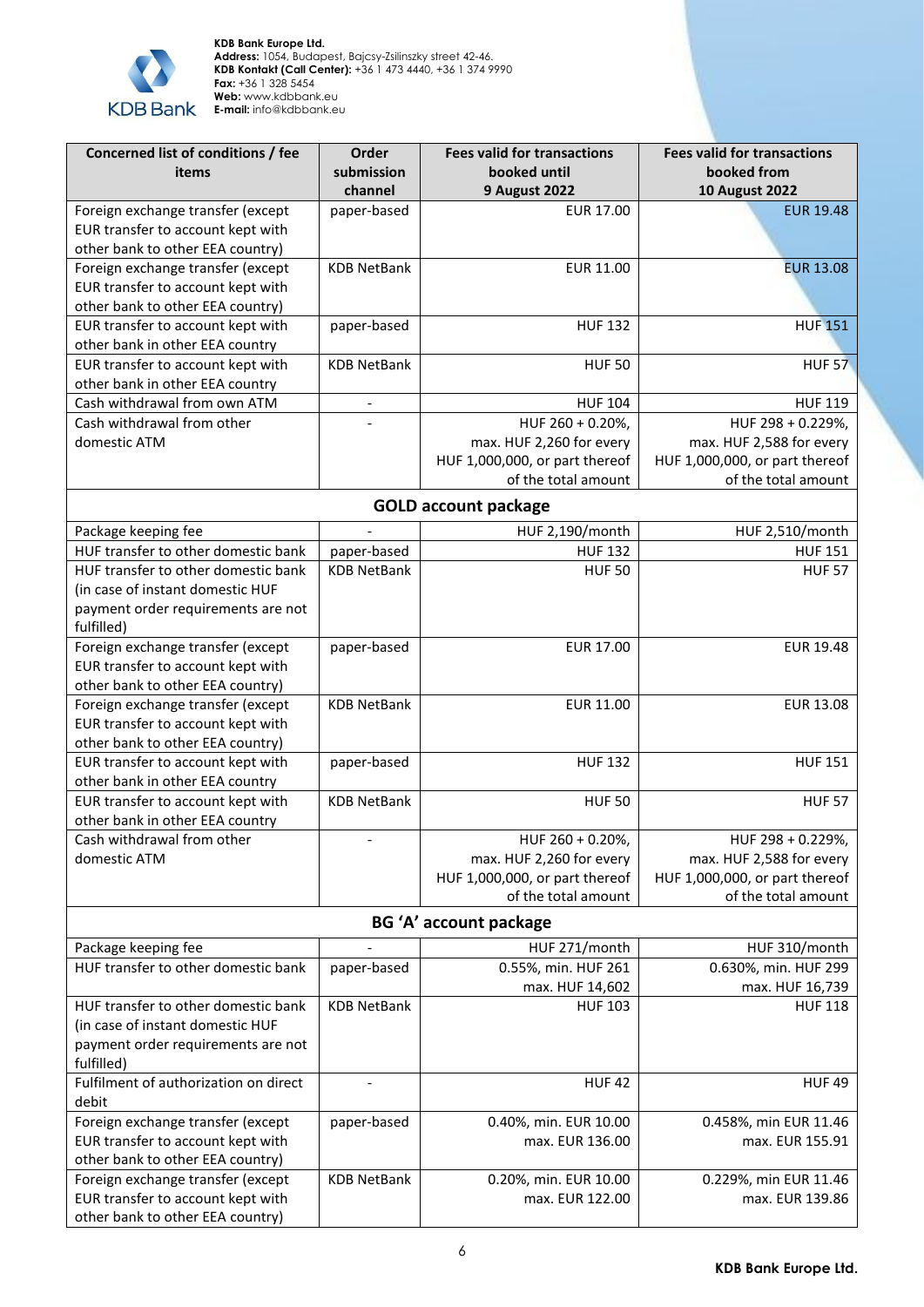

| Concerned list of conditions / fee                                   | Order                    | <b>Fees valid for transactions</b>                                  | <b>Fees valid for transactions</b> |
|----------------------------------------------------------------------|--------------------------|---------------------------------------------------------------------|------------------------------------|
| items                                                                | submission               | booked until                                                        | booked from                        |
|                                                                      | channel                  | <b>9 August 2022</b>                                                | <b>10 August 2022</b>              |
| EUR transfer to account kept with                                    | paper-based              | 0.40%, min. HUF 261                                                 | 0.458%, min. HUF 299               |
| other bank in other EEA country<br>EUR transfer to account kept with | <b>KDB NetBank</b>       | max. HUF 14,602<br><b>HUF 103</b>                                   | max. HUF 16,739<br><b>HUF 118</b>  |
| other bank in other EEA country                                      |                          |                                                                     |                                    |
| Cash withdrawal from own ATM                                         |                          | <b>HUF 104</b>                                                      | <b>HUF 119</b>                     |
| Cash withdrawal from other                                           |                          | HUF 260 + 0.20%,                                                    | HUF 298 + 0.229%,                  |
| domestic ATM                                                         |                          | max. HUF 2,260 for every                                            | max. HUF 2,588 for every           |
|                                                                      |                          | HUF 1,000,000, or part thereof                                      | HUF 1,000,000, or part thereof     |
|                                                                      |                          | of the total amount                                                 | of the total amount                |
|                                                                      |                          | <b>BG Gold account package</b>                                      |                                    |
| Package keeping fee                                                  |                          | HUF 2,190/month                                                     | HUF 2,510/month                    |
| HUF transfer to other domestic bank                                  | paper-based              | <b>HUF 132</b>                                                      | <b>HUF 151</b>                     |
| HUF transfer to other domestic bank                                  | <b>KDB NetBank</b>       | <b>HUF 50</b>                                                       | <b>HUF 57</b>                      |
| (in case of instant domestic HUF                                     |                          |                                                                     |                                    |
| payment order requirements are not                                   |                          |                                                                     |                                    |
| fulfilled)                                                           |                          |                                                                     |                                    |
| Foreign exchange transfer (except                                    | paper-based              | EUR 17.00                                                           | <b>EUR 19.48</b>                   |
| EUR transfer to account kept with                                    |                          |                                                                     |                                    |
| other bank to other EEA country)                                     |                          |                                                                     |                                    |
| Foreign exchange transfer (except                                    | <b>KDB NetBank</b>       | EUR 11.00                                                           | <b>EUR 13.08</b>                   |
| EUR transfer to account kept with                                    |                          |                                                                     |                                    |
| other bank to other EEA country)                                     |                          |                                                                     |                                    |
| EUR transfer to account kept with                                    | paper-based              | <b>HUF 132</b>                                                      | <b>HUF 151</b>                     |
| other bank in other EEA country                                      |                          |                                                                     |                                    |
| EUR transfer to account kept with                                    | <b>KDB NetBank</b>       | <b>HUF 50</b>                                                       | <b>HUF 57</b>                      |
| other bank in other EEA country                                      |                          |                                                                     |                                    |
| Cash withdrawal from other                                           |                          | HUF 260 + 0.20%,                                                    | HUF 298 + 0.229%,                  |
| domestic ATM                                                         |                          | max. HUF 2,260 for every                                            | max. HUF 2,588 for every           |
|                                                                      |                          | HUF 1,000,000, or part thereof                                      | HUF 1,000,000, or part thereof     |
|                                                                      |                          | of the total amount                                                 | of the total amount                |
|                                                                      |                          | List of conditions of KDB Basic Account Package for private persons |                                    |
| Account keeping fee - HUF account                                    |                          | HUF 270/month                                                       | HUF 309/month                      |
| Account keeping fee - FX account                                     | $\overline{\phantom{a}}$ | EUR 1.10/month                                                      | EUR 1.26/month                     |
| Postal fee of account statement                                      |                          | <b>HUF 500</b>                                                      | <b>HUF 594</b>                     |
| abroad - HUF account                                                 |                          |                                                                     |                                    |
| Postal fee of account statement                                      | $\overline{\phantom{a}}$ | <b>EUR 2.00</b>                                                     | <b>EUR 2.37</b>                    |
| abroad - FX account                                                  |                          |                                                                     |                                    |
| Copy of statement - HUF account                                      |                          | <b>HUF 330/pc</b>                                                   | <b>HUF 392/pc</b>                  |
| Copy of statement - FX account                                       |                          | EUR 1.00/pc                                                         | <b>EUR 1.18/pc</b>                 |
| Sending fax inland/page - HUF                                        |                          | <b>HUF 500</b>                                                      | <b>HUF 594</b>                     |
| account                                                              |                          |                                                                     |                                    |
| Sending fax inland/page - FX account                                 | $\overline{\phantom{a}}$ | <b>EUR 2.00</b>                                                     | <b>EUR 2.37</b>                    |
| Sending fax abroad/page - HUF<br>account                             |                          | HUF 1,500                                                           | HUF 1,783                          |
| Sending fax abroad/page - FX                                         | $\overline{\phantom{a}}$ | <b>EUR 6.00</b>                                                     | <b>EUR 7.13</b>                    |
|                                                                      |                          |                                                                     |                                    |
| account<br>Preparation of certificates - HUF                         |                          | HUF 1,000                                                           | HUF 1,189                          |
| account                                                              |                          |                                                                     |                                    |
| Preparation of certificates - FX                                     |                          | <b>EUR 4.00</b>                                                     | <b>EUR 4.75</b>                    |
| account                                                              |                          |                                                                     |                                    |
| Making copy of other documents -                                     |                          | HUF 100/page                                                        | HUF 118/page                       |
| HUF account                                                          |                          |                                                                     |                                    |
|                                                                      |                          |                                                                     |                                    |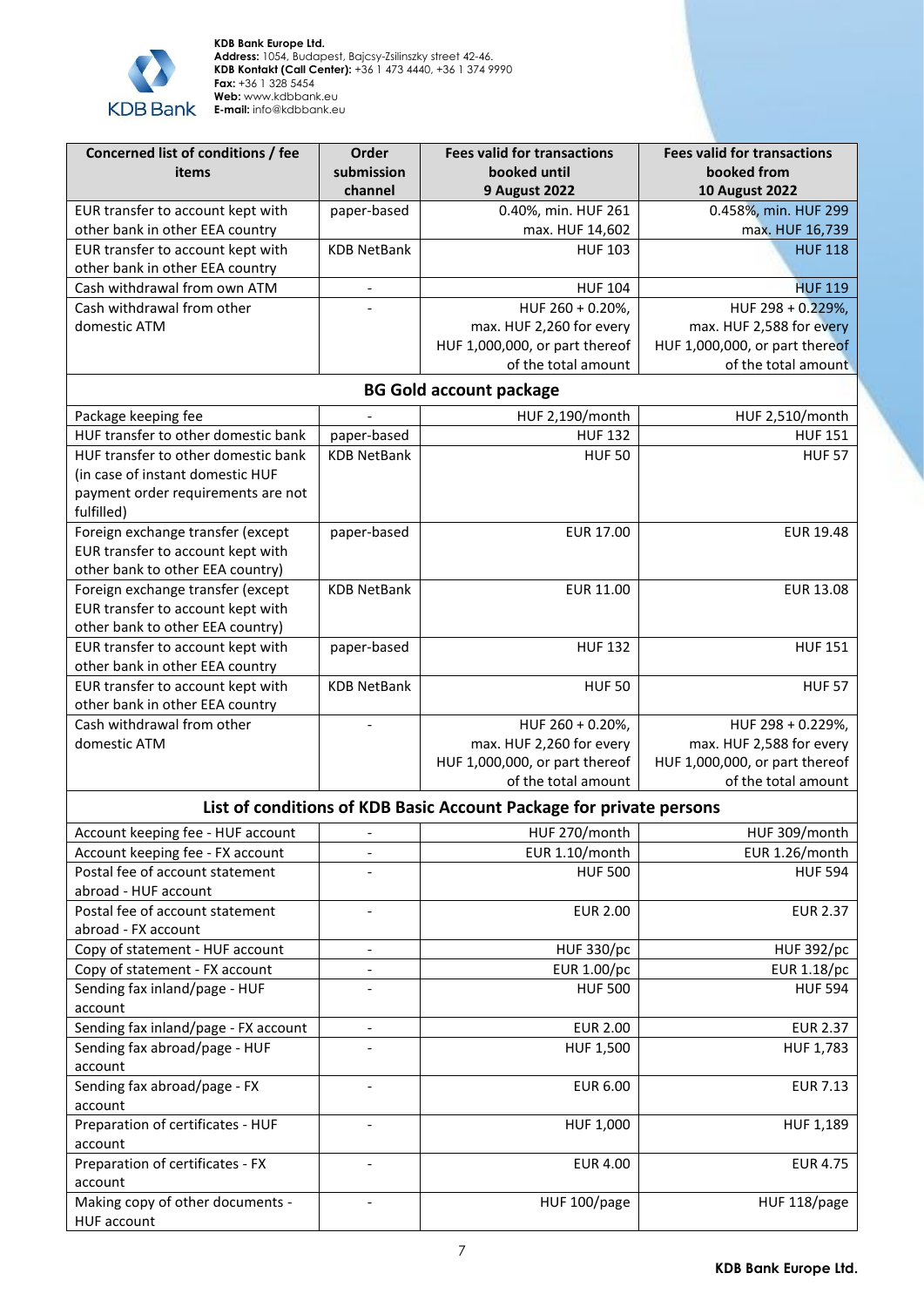

| Concerned list of conditions / fee<br>items                            | Order<br>submission<br>channel    | <b>Fees valid for transactions</b><br>booked until<br><b>9 August 2022</b> | <b>Fees valid for transactions</b><br>booked from<br><b>10 August 2022</b> |
|------------------------------------------------------------------------|-----------------------------------|----------------------------------------------------------------------------|----------------------------------------------------------------------------|
| Making copy of other documents - FX<br>account                         |                                   | EUR 0.50/page                                                              | EUR 0.59/page                                                              |
| Rental fee for postbox - HUF account                                   | $\qquad \qquad \blacksquare$      | HUF 1,050/month                                                            | <b>HUF 1,248/month</b>                                                     |
| Rental fee for postbox - FX account                                    | $\qquad \qquad \blacksquare$      | EUR 4.00/month                                                             | EUR 4.75/month                                                             |
| Post payment order form                                                | $\qquad \qquad \blacksquare$      | <b>HUF 15/pc</b>                                                           | <b>HUF 17/pc</b>                                                           |
| Checkbook for cash withdrawal                                          | $\qquad \qquad \blacksquare$      | HUF 5,000/pc                                                               | <b>HUF 5,946/pc</b>                                                        |
| Declaration for death case later or                                    |                                   | HUF 2,000                                                                  | <b>HUF 2,378</b>                                                           |
| modification thereof - HUF account                                     |                                   |                                                                            |                                                                            |
| Declaration for death case later or                                    | $\qquad \qquad \blacksquare$      | <b>EUR 8.00</b>                                                            | <b>EUR 9.51</b>                                                            |
| modification thereof - FX account                                      |                                   |                                                                            |                                                                            |
| Administration fee on                                                  | $\qquad \qquad \blacksquare$      | HUF 5,000 / account,                                                       | HUF 5,872 / account,                                                       |
| documentation needed for account                                       |                                   | max. HUF 12,500                                                            | max. HUF 14,681                                                            |
| at foreign branch                                                      |                                   |                                                                            |                                                                            |
| HUF internal transfer                                                  | paper-based                       | 0.16%, min. HUF 198                                                        | 0.183%, min. HUF 226                                                       |
|                                                                        |                                   | max. HUF 5,215                                                             | max. HUF 5,978                                                             |
|                                                                        |                                   | + (0.30%, max. HUF 6,000)                                                  | + (0.30%, max. HUF 6,000)                                                  |
| HUF internal transfer (in case of                                      | <b>KDB NetBank</b>                | <b>HUF 16</b>                                                              | <b>HUF 19</b>                                                              |
| instant domestic HUF payment order                                     |                                   | + (0.30%, max. HUF 6,000)                                                  | $+ (0.30\%$ , max. HUF 6,000)                                              |
| requirements are not fulfilled)                                        |                                   |                                                                            |                                                                            |
| HUF transfer between own accounts                                      | paper-based                       | <b>HUF 156</b>                                                             | <b>HUF 185</b>                                                             |
| HUF transfer between own accounts                                      | <b>KDB NetBank</b>                | <b>HUF 16</b>                                                              | <b>HUF 19</b>                                                              |
| (in case of instant domestic HUF<br>payment order requirements are not |                                   |                                                                            |                                                                            |
| fulfilled)                                                             |                                   |                                                                            |                                                                            |
| FX internal transfer                                                   | paper-based                       | EUR 11.00                                                                  | <b>EUR 13.08</b>                                                           |
|                                                                        |                                   | + (0.30%, max. HUF 6,000)                                                  | + (0.30%, max. HUF 6,000)                                                  |
| FX internal transfer                                                   | <b>KDB NetBank</b>                | <b>EUR 2.00</b>                                                            | <b>EUR 2.37</b>                                                            |
| FX transfer between own accounts                                       |                                   | + (0.30%, max. HUF 6,000)                                                  | + (0.30%, max. HUF 6,000)                                                  |
| FX transfer between own accounts                                       | paper-based<br><b>KDB NetBank</b> | <b>EUR 1.00</b><br><b>EUR 0.05</b>                                         | <b>EUR 1.18</b><br><b>EUR 0.06</b>                                         |
| HUF transfer to other domestic bank                                    | paper-based                       | 0.24%, min. HUF 261                                                        | 0.275%, min. HUF 299                                                       |
|                                                                        |                                   | max. HUF 8,344                                                             | max. HUF 9,565                                                             |
|                                                                        |                                   | + (0.30%, max. HUF 6,000)                                                  | + (0.30%, max. HUF 6,000)                                                  |
| HUF transfer to other domestic bank                                    | <b>KDB NetBank</b>                | 0.07%, min. HUF 71                                                         | 0.080%, min. HUF 81                                                        |
| (in case of instant domestic HUF                                       |                                   | max. HUF 1,085                                                             | max. HUF 1,243                                                             |
| payment order requirements are not                                     |                                   | $+(0.30\%$ , max. HUF 6,000)                                               | $+ (0.30\%$ , max. HUF 6,000)                                              |
| fulfilled)                                                             |                                   |                                                                            |                                                                            |
| Modification, revocation and recall                                    | $\overline{\phantom{a}}$          | HUF 3,000/pc                                                               | HUF 3,567/pc                                                               |
| of transfer order                                                      |                                   |                                                                            |                                                                            |
| <b>VIBER transfer</b>                                                  | paper-based                       | 0.50%, min. HUF 10,000                                                     | 0.594%, min. HUF 11,892                                                    |
|                                                                        |                                   | max. HUF 100,000                                                           | max. HUF 118,920                                                           |
|                                                                        |                                   | + (0.30%, max. HUF 6,000)                                                  | + (0.30%, max. HUF 6,000)                                                  |
| <b>VIBER transfer</b>                                                  | <b>KDB NetBank</b>                | 0.25%, min. HUF 10,000                                                     | 0.297%, min. HUF 11,892                                                    |
|                                                                        |                                   | max. HUF 100,000                                                           | max. HUF 118,920                                                           |
|                                                                        |                                   | + (0.30%, max. HUF 6,000)                                                  | + (0.30%, max. HUF 6,000)                                                  |
| HUF transfer abroad                                                    | paper-based                       | 0.50%, min. HUF 10,000                                                     | 0.594%, min. HUF 11,892                                                    |
|                                                                        |                                   | max. HUF 100,000                                                           | max. HUF 118,920                                                           |
|                                                                        |                                   | + (0.30%, max. HUF 6,000)                                                  | $+$ (0.30%, max. HUF 6,000)                                                |
| FX transfer to other bank (except                                      | paper-based                       | 0.27%, min. EUR 10.00                                                      | 0.309%, min. EUR 11.46                                                     |
| EUR transfer to account kept with                                      |                                   | max. EUR 115.00                                                            | max. EUR 131.83                                                            |
| other bank to other EEA country)                                       |                                   | + (0.30%, max. HUF 6,000)                                                  | + (0.30%, max. HUF 6,000)                                                  |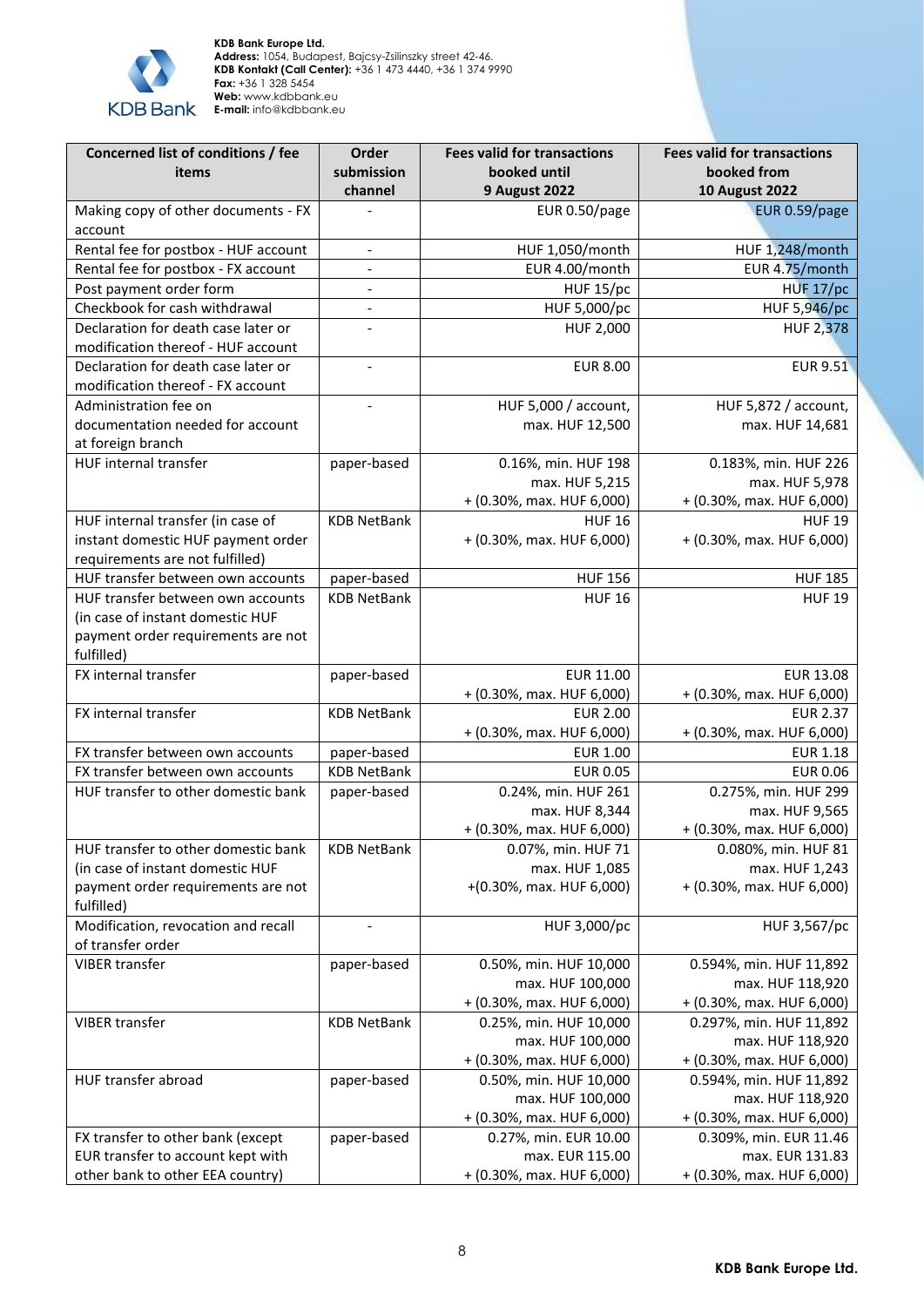

| booked until<br>items<br>submission<br>booked from<br>channel<br><b>9 August 2022</b><br><b>10 August 2022</b><br>0.14%, min. EUR 10.00<br>0.160%, min. EUR 11.46<br>FX transfer to other bank (except<br><b>KDB NetBank</b><br>EUR transfer to account kept with<br>max. EUR 108.00<br>max. EUR 123.81<br>other bank to other EEA country)<br>+ (0.30%, max. HUF 6,000)<br>+ (0.30%, max. HUF 6,000)<br>EUR transfer to account kept with<br>paper-based<br>0.24%, min. HUF 261<br>0.275%, min. HUF 299<br>other bank in other EEA country<br>max. HUF 8,344<br>max. HUF 9,565<br>+ (0.30%, max. HUF 6,000)<br>+ (0.30%, max. HUF 6,000)<br>EUR transfer to account kept with<br>0.07%, min. HUF 71<br>0.080%, min. HUF 81<br><b>KDB NetBank</b><br>other bank in other EEA country<br>max. HUF 1,085<br>max. HUF 1,243<br>+ (0.30%, max. HUF 6,000)<br>$+$ (0.30%, max. HUF 6,000)<br>Charge calculated by foreign bank (in<br>Effective cost,<br>Effective cost,<br>min EUR 20.00<br>case of bearing correspondent<br>min EUR 23.78<br>bank's charges)<br>Subsequent data modification or<br><b>EUR 23.78</b><br><b>EUR 20.00</b><br>$\qquad \qquad \blacksquare$<br>revocation<br>Data supply in case of incomplete<br><b>EUR 20.00</b><br><b>EUR 23.78</b><br>$\blacksquare$<br>payment order<br>In case of FX payment order - which<br>Min. EUR 10.00<br>Min. EUR 11.89<br>$\overline{\phantom{a}}$<br>is not considered as SEPA payment -<br>to EU member states when IBAN<br>account no. and BIC (SWIFT) are not<br>indicated extra charge by foreign<br><b>Bank</b><br>Extra charge of urgent fulfilment<br><b>EUR 20.00</b><br><b>EUR 23.78</b><br>Cross border internal transfer - HUF<br>paper-based<br><b>HUF 300</b><br><b>HUF 356</b><br>transfer<br>+ (0.30%, max. HUF 6,000)<br>+ (0.30%, max. HUF 6,000)<br>Cross border internal transfer - HUF<br><b>HUF 95</b><br><b>KDB NetBank</b><br><b>HUF 80</b><br>transfer<br>+ (0.30%, max. HUF 6,000)<br>+ (0.30%, max. HUF 6,000)<br>Cross border internal transfer - FX<br>paper-based<br><b>EUR 1.00</b><br><b>EUR 1.18</b><br>transfer (except EUR)<br>+ (0.30%, max. HUF 6,000)<br>+ (0.30%, max. HUF 6,000)<br>Cross border internal transfer - FX<br><b>EUR 0.29</b><br><b>KDB NetBank</b><br><b>EUR 0.25</b><br>transfer (except EUR)<br>+ (0.30%, max. HUF 6,000)<br>+ (0.30%, max. HUF 6,000)<br>Cross border internal transfer - EUR<br><b>HUF 300</b><br><b>HUF 356</b><br>paper-based<br>transfer<br>+ (0.30%, max. HUF 6,000)<br>+ (0.30%, max. HUF 6,000)<br>Cross border internal transfer - EUR<br><b>KDB NetBank</b><br><b>HUF 80</b><br><b>HUF 95</b><br>transfer<br>+ (0.30%, max. HUF 6,000)<br>+ (0.30%, max. HUF 6,000)<br>Data supply in case of incomplete<br>EUR 10.00<br>EUR 11.89<br>payment order<br>Modification, revocation before<br><b>EUR 20.00</b><br><b>EUR 23.78</b><br>processing<br>Door-to-door payment order - paper-<br>0.20% min. HUF 500<br>0.237% min. HUF 594<br>based and via KDB NetBank<br>+ Post cost + 0.60%,<br>+ Post cost + 0.60%,<br>max. HUF 17,000 for every<br>max. HUF 23,000 for every<br>HUF 1,000,000, or part thereof<br>HUF 1,000,000, or part thereof<br>of the total amount<br>of the total amount<br><b>HUF 346</b><br><b>HUF 396</b><br>Credit of postal payment order (for<br>contract concluded before 16 Oct<br>2018)<br>Credit of postal payment order (for<br>According to the valid and<br>According to the valid and<br>contract concluded after 15 Oct<br>relevant conditions of the<br>relevant conditions of the<br><b>Hungarian Post</b><br>2018), in addition to the Hungarian<br>Hungarian Post<br>+ HUF 250 /item<br>Post fee<br>+ HUF 286 /item<br>0.19%, min. HUF 52<br>0.217%, min. HUF 59<br>Fulfilment of domestic HUF standing<br>paper-based<br>max. HUF 10,430<br>max. HUF 11,956<br>order | Concerned list of conditions / fee | Order | <b>Fees valid for transactions</b> | <b>Fees valid for transactions</b> |
|----------------------------------------------------------------------------------------------------------------------------------------------------------------------------------------------------------------------------------------------------------------------------------------------------------------------------------------------------------------------------------------------------------------------------------------------------------------------------------------------------------------------------------------------------------------------------------------------------------------------------------------------------------------------------------------------------------------------------------------------------------------------------------------------------------------------------------------------------------------------------------------------------------------------------------------------------------------------------------------------------------------------------------------------------------------------------------------------------------------------------------------------------------------------------------------------------------------------------------------------------------------------------------------------------------------------------------------------------------------------------------------------------------------------------------------------------------------------------------------------------------------------------------------------------------------------------------------------------------------------------------------------------------------------------------------------------------------------------------------------------------------------------------------------------------------------------------------------------------------------------------------------------------------------------------------------------------------------------------------------------------------------------------------------------------------------------------------------------------------------------------------------------------------------------------------------------------------------------------------------------------------------------------------------------------------------------------------------------------------------------------------------------------------------------------------------------------------------------------------------------------------------------------------------------------------------------------------------------------------------------------------------------------------------------------------------------------------------------------------------------------------------------------------------------------------------------------------------------------------------------------------------------------------------------------------------------------------------------------------------------------------------------------------------------------------------------------------------------------------------------------------------------------------------------------------------------------------------------------------------------------------------------------------------------------------------------------------------------------------------------------------------------------------------------------------------------------------------------------------------------------------------------------------------------------------------------------------------------------------------------------------------------------------------------------------------------------------------------------------------------------------------------------------------------------------------------------------------------|------------------------------------|-------|------------------------------------|------------------------------------|
|                                                                                                                                                                                                                                                                                                                                                                                                                                                                                                                                                                                                                                                                                                                                                                                                                                                                                                                                                                                                                                                                                                                                                                                                                                                                                                                                                                                                                                                                                                                                                                                                                                                                                                                                                                                                                                                                                                                                                                                                                                                                                                                                                                                                                                                                                                                                                                                                                                                                                                                                                                                                                                                                                                                                                                                                                                                                                                                                                                                                                                                                                                                                                                                                                                                                                                                                                                                                                                                                                                                                                                                                                                                                                                                                                                                                                                                    |                                    |       |                                    |                                    |
|                                                                                                                                                                                                                                                                                                                                                                                                                                                                                                                                                                                                                                                                                                                                                                                                                                                                                                                                                                                                                                                                                                                                                                                                                                                                                                                                                                                                                                                                                                                                                                                                                                                                                                                                                                                                                                                                                                                                                                                                                                                                                                                                                                                                                                                                                                                                                                                                                                                                                                                                                                                                                                                                                                                                                                                                                                                                                                                                                                                                                                                                                                                                                                                                                                                                                                                                                                                                                                                                                                                                                                                                                                                                                                                                                                                                                                                    |                                    |       |                                    |                                    |
|                                                                                                                                                                                                                                                                                                                                                                                                                                                                                                                                                                                                                                                                                                                                                                                                                                                                                                                                                                                                                                                                                                                                                                                                                                                                                                                                                                                                                                                                                                                                                                                                                                                                                                                                                                                                                                                                                                                                                                                                                                                                                                                                                                                                                                                                                                                                                                                                                                                                                                                                                                                                                                                                                                                                                                                                                                                                                                                                                                                                                                                                                                                                                                                                                                                                                                                                                                                                                                                                                                                                                                                                                                                                                                                                                                                                                                                    |                                    |       |                                    |                                    |
|                                                                                                                                                                                                                                                                                                                                                                                                                                                                                                                                                                                                                                                                                                                                                                                                                                                                                                                                                                                                                                                                                                                                                                                                                                                                                                                                                                                                                                                                                                                                                                                                                                                                                                                                                                                                                                                                                                                                                                                                                                                                                                                                                                                                                                                                                                                                                                                                                                                                                                                                                                                                                                                                                                                                                                                                                                                                                                                                                                                                                                                                                                                                                                                                                                                                                                                                                                                                                                                                                                                                                                                                                                                                                                                                                                                                                                                    |                                    |       |                                    |                                    |
|                                                                                                                                                                                                                                                                                                                                                                                                                                                                                                                                                                                                                                                                                                                                                                                                                                                                                                                                                                                                                                                                                                                                                                                                                                                                                                                                                                                                                                                                                                                                                                                                                                                                                                                                                                                                                                                                                                                                                                                                                                                                                                                                                                                                                                                                                                                                                                                                                                                                                                                                                                                                                                                                                                                                                                                                                                                                                                                                                                                                                                                                                                                                                                                                                                                                                                                                                                                                                                                                                                                                                                                                                                                                                                                                                                                                                                                    |                                    |       |                                    |                                    |
|                                                                                                                                                                                                                                                                                                                                                                                                                                                                                                                                                                                                                                                                                                                                                                                                                                                                                                                                                                                                                                                                                                                                                                                                                                                                                                                                                                                                                                                                                                                                                                                                                                                                                                                                                                                                                                                                                                                                                                                                                                                                                                                                                                                                                                                                                                                                                                                                                                                                                                                                                                                                                                                                                                                                                                                                                                                                                                                                                                                                                                                                                                                                                                                                                                                                                                                                                                                                                                                                                                                                                                                                                                                                                                                                                                                                                                                    |                                    |       |                                    |                                    |
|                                                                                                                                                                                                                                                                                                                                                                                                                                                                                                                                                                                                                                                                                                                                                                                                                                                                                                                                                                                                                                                                                                                                                                                                                                                                                                                                                                                                                                                                                                                                                                                                                                                                                                                                                                                                                                                                                                                                                                                                                                                                                                                                                                                                                                                                                                                                                                                                                                                                                                                                                                                                                                                                                                                                                                                                                                                                                                                                                                                                                                                                                                                                                                                                                                                                                                                                                                                                                                                                                                                                                                                                                                                                                                                                                                                                                                                    |                                    |       |                                    |                                    |
|                                                                                                                                                                                                                                                                                                                                                                                                                                                                                                                                                                                                                                                                                                                                                                                                                                                                                                                                                                                                                                                                                                                                                                                                                                                                                                                                                                                                                                                                                                                                                                                                                                                                                                                                                                                                                                                                                                                                                                                                                                                                                                                                                                                                                                                                                                                                                                                                                                                                                                                                                                                                                                                                                                                                                                                                                                                                                                                                                                                                                                                                                                                                                                                                                                                                                                                                                                                                                                                                                                                                                                                                                                                                                                                                                                                                                                                    |                                    |       |                                    |                                    |
|                                                                                                                                                                                                                                                                                                                                                                                                                                                                                                                                                                                                                                                                                                                                                                                                                                                                                                                                                                                                                                                                                                                                                                                                                                                                                                                                                                                                                                                                                                                                                                                                                                                                                                                                                                                                                                                                                                                                                                                                                                                                                                                                                                                                                                                                                                                                                                                                                                                                                                                                                                                                                                                                                                                                                                                                                                                                                                                                                                                                                                                                                                                                                                                                                                                                                                                                                                                                                                                                                                                                                                                                                                                                                                                                                                                                                                                    |                                    |       |                                    |                                    |
|                                                                                                                                                                                                                                                                                                                                                                                                                                                                                                                                                                                                                                                                                                                                                                                                                                                                                                                                                                                                                                                                                                                                                                                                                                                                                                                                                                                                                                                                                                                                                                                                                                                                                                                                                                                                                                                                                                                                                                                                                                                                                                                                                                                                                                                                                                                                                                                                                                                                                                                                                                                                                                                                                                                                                                                                                                                                                                                                                                                                                                                                                                                                                                                                                                                                                                                                                                                                                                                                                                                                                                                                                                                                                                                                                                                                                                                    |                                    |       |                                    |                                    |
|                                                                                                                                                                                                                                                                                                                                                                                                                                                                                                                                                                                                                                                                                                                                                                                                                                                                                                                                                                                                                                                                                                                                                                                                                                                                                                                                                                                                                                                                                                                                                                                                                                                                                                                                                                                                                                                                                                                                                                                                                                                                                                                                                                                                                                                                                                                                                                                                                                                                                                                                                                                                                                                                                                                                                                                                                                                                                                                                                                                                                                                                                                                                                                                                                                                                                                                                                                                                                                                                                                                                                                                                                                                                                                                                                                                                                                                    |                                    |       |                                    |                                    |
|                                                                                                                                                                                                                                                                                                                                                                                                                                                                                                                                                                                                                                                                                                                                                                                                                                                                                                                                                                                                                                                                                                                                                                                                                                                                                                                                                                                                                                                                                                                                                                                                                                                                                                                                                                                                                                                                                                                                                                                                                                                                                                                                                                                                                                                                                                                                                                                                                                                                                                                                                                                                                                                                                                                                                                                                                                                                                                                                                                                                                                                                                                                                                                                                                                                                                                                                                                                                                                                                                                                                                                                                                                                                                                                                                                                                                                                    |                                    |       |                                    |                                    |
|                                                                                                                                                                                                                                                                                                                                                                                                                                                                                                                                                                                                                                                                                                                                                                                                                                                                                                                                                                                                                                                                                                                                                                                                                                                                                                                                                                                                                                                                                                                                                                                                                                                                                                                                                                                                                                                                                                                                                                                                                                                                                                                                                                                                                                                                                                                                                                                                                                                                                                                                                                                                                                                                                                                                                                                                                                                                                                                                                                                                                                                                                                                                                                                                                                                                                                                                                                                                                                                                                                                                                                                                                                                                                                                                                                                                                                                    |                                    |       |                                    |                                    |
|                                                                                                                                                                                                                                                                                                                                                                                                                                                                                                                                                                                                                                                                                                                                                                                                                                                                                                                                                                                                                                                                                                                                                                                                                                                                                                                                                                                                                                                                                                                                                                                                                                                                                                                                                                                                                                                                                                                                                                                                                                                                                                                                                                                                                                                                                                                                                                                                                                                                                                                                                                                                                                                                                                                                                                                                                                                                                                                                                                                                                                                                                                                                                                                                                                                                                                                                                                                                                                                                                                                                                                                                                                                                                                                                                                                                                                                    |                                    |       |                                    |                                    |
|                                                                                                                                                                                                                                                                                                                                                                                                                                                                                                                                                                                                                                                                                                                                                                                                                                                                                                                                                                                                                                                                                                                                                                                                                                                                                                                                                                                                                                                                                                                                                                                                                                                                                                                                                                                                                                                                                                                                                                                                                                                                                                                                                                                                                                                                                                                                                                                                                                                                                                                                                                                                                                                                                                                                                                                                                                                                                                                                                                                                                                                                                                                                                                                                                                                                                                                                                                                                                                                                                                                                                                                                                                                                                                                                                                                                                                                    |                                    |       |                                    |                                    |
|                                                                                                                                                                                                                                                                                                                                                                                                                                                                                                                                                                                                                                                                                                                                                                                                                                                                                                                                                                                                                                                                                                                                                                                                                                                                                                                                                                                                                                                                                                                                                                                                                                                                                                                                                                                                                                                                                                                                                                                                                                                                                                                                                                                                                                                                                                                                                                                                                                                                                                                                                                                                                                                                                                                                                                                                                                                                                                                                                                                                                                                                                                                                                                                                                                                                                                                                                                                                                                                                                                                                                                                                                                                                                                                                                                                                                                                    |                                    |       |                                    |                                    |
|                                                                                                                                                                                                                                                                                                                                                                                                                                                                                                                                                                                                                                                                                                                                                                                                                                                                                                                                                                                                                                                                                                                                                                                                                                                                                                                                                                                                                                                                                                                                                                                                                                                                                                                                                                                                                                                                                                                                                                                                                                                                                                                                                                                                                                                                                                                                                                                                                                                                                                                                                                                                                                                                                                                                                                                                                                                                                                                                                                                                                                                                                                                                                                                                                                                                                                                                                                                                                                                                                                                                                                                                                                                                                                                                                                                                                                                    |                                    |       |                                    |                                    |
|                                                                                                                                                                                                                                                                                                                                                                                                                                                                                                                                                                                                                                                                                                                                                                                                                                                                                                                                                                                                                                                                                                                                                                                                                                                                                                                                                                                                                                                                                                                                                                                                                                                                                                                                                                                                                                                                                                                                                                                                                                                                                                                                                                                                                                                                                                                                                                                                                                                                                                                                                                                                                                                                                                                                                                                                                                                                                                                                                                                                                                                                                                                                                                                                                                                                                                                                                                                                                                                                                                                                                                                                                                                                                                                                                                                                                                                    |                                    |       |                                    |                                    |
|                                                                                                                                                                                                                                                                                                                                                                                                                                                                                                                                                                                                                                                                                                                                                                                                                                                                                                                                                                                                                                                                                                                                                                                                                                                                                                                                                                                                                                                                                                                                                                                                                                                                                                                                                                                                                                                                                                                                                                                                                                                                                                                                                                                                                                                                                                                                                                                                                                                                                                                                                                                                                                                                                                                                                                                                                                                                                                                                                                                                                                                                                                                                                                                                                                                                                                                                                                                                                                                                                                                                                                                                                                                                                                                                                                                                                                                    |                                    |       |                                    |                                    |
|                                                                                                                                                                                                                                                                                                                                                                                                                                                                                                                                                                                                                                                                                                                                                                                                                                                                                                                                                                                                                                                                                                                                                                                                                                                                                                                                                                                                                                                                                                                                                                                                                                                                                                                                                                                                                                                                                                                                                                                                                                                                                                                                                                                                                                                                                                                                                                                                                                                                                                                                                                                                                                                                                                                                                                                                                                                                                                                                                                                                                                                                                                                                                                                                                                                                                                                                                                                                                                                                                                                                                                                                                                                                                                                                                                                                                                                    |                                    |       |                                    |                                    |
|                                                                                                                                                                                                                                                                                                                                                                                                                                                                                                                                                                                                                                                                                                                                                                                                                                                                                                                                                                                                                                                                                                                                                                                                                                                                                                                                                                                                                                                                                                                                                                                                                                                                                                                                                                                                                                                                                                                                                                                                                                                                                                                                                                                                                                                                                                                                                                                                                                                                                                                                                                                                                                                                                                                                                                                                                                                                                                                                                                                                                                                                                                                                                                                                                                                                                                                                                                                                                                                                                                                                                                                                                                                                                                                                                                                                                                                    |                                    |       |                                    |                                    |
|                                                                                                                                                                                                                                                                                                                                                                                                                                                                                                                                                                                                                                                                                                                                                                                                                                                                                                                                                                                                                                                                                                                                                                                                                                                                                                                                                                                                                                                                                                                                                                                                                                                                                                                                                                                                                                                                                                                                                                                                                                                                                                                                                                                                                                                                                                                                                                                                                                                                                                                                                                                                                                                                                                                                                                                                                                                                                                                                                                                                                                                                                                                                                                                                                                                                                                                                                                                                                                                                                                                                                                                                                                                                                                                                                                                                                                                    |                                    |       |                                    |                                    |
|                                                                                                                                                                                                                                                                                                                                                                                                                                                                                                                                                                                                                                                                                                                                                                                                                                                                                                                                                                                                                                                                                                                                                                                                                                                                                                                                                                                                                                                                                                                                                                                                                                                                                                                                                                                                                                                                                                                                                                                                                                                                                                                                                                                                                                                                                                                                                                                                                                                                                                                                                                                                                                                                                                                                                                                                                                                                                                                                                                                                                                                                                                                                                                                                                                                                                                                                                                                                                                                                                                                                                                                                                                                                                                                                                                                                                                                    |                                    |       |                                    |                                    |
|                                                                                                                                                                                                                                                                                                                                                                                                                                                                                                                                                                                                                                                                                                                                                                                                                                                                                                                                                                                                                                                                                                                                                                                                                                                                                                                                                                                                                                                                                                                                                                                                                                                                                                                                                                                                                                                                                                                                                                                                                                                                                                                                                                                                                                                                                                                                                                                                                                                                                                                                                                                                                                                                                                                                                                                                                                                                                                                                                                                                                                                                                                                                                                                                                                                                                                                                                                                                                                                                                                                                                                                                                                                                                                                                                                                                                                                    |                                    |       |                                    |                                    |
|                                                                                                                                                                                                                                                                                                                                                                                                                                                                                                                                                                                                                                                                                                                                                                                                                                                                                                                                                                                                                                                                                                                                                                                                                                                                                                                                                                                                                                                                                                                                                                                                                                                                                                                                                                                                                                                                                                                                                                                                                                                                                                                                                                                                                                                                                                                                                                                                                                                                                                                                                                                                                                                                                                                                                                                                                                                                                                                                                                                                                                                                                                                                                                                                                                                                                                                                                                                                                                                                                                                                                                                                                                                                                                                                                                                                                                                    |                                    |       |                                    |                                    |
|                                                                                                                                                                                                                                                                                                                                                                                                                                                                                                                                                                                                                                                                                                                                                                                                                                                                                                                                                                                                                                                                                                                                                                                                                                                                                                                                                                                                                                                                                                                                                                                                                                                                                                                                                                                                                                                                                                                                                                                                                                                                                                                                                                                                                                                                                                                                                                                                                                                                                                                                                                                                                                                                                                                                                                                                                                                                                                                                                                                                                                                                                                                                                                                                                                                                                                                                                                                                                                                                                                                                                                                                                                                                                                                                                                                                                                                    |                                    |       |                                    |                                    |
|                                                                                                                                                                                                                                                                                                                                                                                                                                                                                                                                                                                                                                                                                                                                                                                                                                                                                                                                                                                                                                                                                                                                                                                                                                                                                                                                                                                                                                                                                                                                                                                                                                                                                                                                                                                                                                                                                                                                                                                                                                                                                                                                                                                                                                                                                                                                                                                                                                                                                                                                                                                                                                                                                                                                                                                                                                                                                                                                                                                                                                                                                                                                                                                                                                                                                                                                                                                                                                                                                                                                                                                                                                                                                                                                                                                                                                                    |                                    |       |                                    |                                    |
|                                                                                                                                                                                                                                                                                                                                                                                                                                                                                                                                                                                                                                                                                                                                                                                                                                                                                                                                                                                                                                                                                                                                                                                                                                                                                                                                                                                                                                                                                                                                                                                                                                                                                                                                                                                                                                                                                                                                                                                                                                                                                                                                                                                                                                                                                                                                                                                                                                                                                                                                                                                                                                                                                                                                                                                                                                                                                                                                                                                                                                                                                                                                                                                                                                                                                                                                                                                                                                                                                                                                                                                                                                                                                                                                                                                                                                                    |                                    |       |                                    |                                    |
|                                                                                                                                                                                                                                                                                                                                                                                                                                                                                                                                                                                                                                                                                                                                                                                                                                                                                                                                                                                                                                                                                                                                                                                                                                                                                                                                                                                                                                                                                                                                                                                                                                                                                                                                                                                                                                                                                                                                                                                                                                                                                                                                                                                                                                                                                                                                                                                                                                                                                                                                                                                                                                                                                                                                                                                                                                                                                                                                                                                                                                                                                                                                                                                                                                                                                                                                                                                                                                                                                                                                                                                                                                                                                                                                                                                                                                                    |                                    |       |                                    |                                    |
|                                                                                                                                                                                                                                                                                                                                                                                                                                                                                                                                                                                                                                                                                                                                                                                                                                                                                                                                                                                                                                                                                                                                                                                                                                                                                                                                                                                                                                                                                                                                                                                                                                                                                                                                                                                                                                                                                                                                                                                                                                                                                                                                                                                                                                                                                                                                                                                                                                                                                                                                                                                                                                                                                                                                                                                                                                                                                                                                                                                                                                                                                                                                                                                                                                                                                                                                                                                                                                                                                                                                                                                                                                                                                                                                                                                                                                                    |                                    |       |                                    |                                    |
|                                                                                                                                                                                                                                                                                                                                                                                                                                                                                                                                                                                                                                                                                                                                                                                                                                                                                                                                                                                                                                                                                                                                                                                                                                                                                                                                                                                                                                                                                                                                                                                                                                                                                                                                                                                                                                                                                                                                                                                                                                                                                                                                                                                                                                                                                                                                                                                                                                                                                                                                                                                                                                                                                                                                                                                                                                                                                                                                                                                                                                                                                                                                                                                                                                                                                                                                                                                                                                                                                                                                                                                                                                                                                                                                                                                                                                                    |                                    |       |                                    |                                    |
|                                                                                                                                                                                                                                                                                                                                                                                                                                                                                                                                                                                                                                                                                                                                                                                                                                                                                                                                                                                                                                                                                                                                                                                                                                                                                                                                                                                                                                                                                                                                                                                                                                                                                                                                                                                                                                                                                                                                                                                                                                                                                                                                                                                                                                                                                                                                                                                                                                                                                                                                                                                                                                                                                                                                                                                                                                                                                                                                                                                                                                                                                                                                                                                                                                                                                                                                                                                                                                                                                                                                                                                                                                                                                                                                                                                                                                                    |                                    |       |                                    |                                    |
|                                                                                                                                                                                                                                                                                                                                                                                                                                                                                                                                                                                                                                                                                                                                                                                                                                                                                                                                                                                                                                                                                                                                                                                                                                                                                                                                                                                                                                                                                                                                                                                                                                                                                                                                                                                                                                                                                                                                                                                                                                                                                                                                                                                                                                                                                                                                                                                                                                                                                                                                                                                                                                                                                                                                                                                                                                                                                                                                                                                                                                                                                                                                                                                                                                                                                                                                                                                                                                                                                                                                                                                                                                                                                                                                                                                                                                                    |                                    |       |                                    |                                    |
|                                                                                                                                                                                                                                                                                                                                                                                                                                                                                                                                                                                                                                                                                                                                                                                                                                                                                                                                                                                                                                                                                                                                                                                                                                                                                                                                                                                                                                                                                                                                                                                                                                                                                                                                                                                                                                                                                                                                                                                                                                                                                                                                                                                                                                                                                                                                                                                                                                                                                                                                                                                                                                                                                                                                                                                                                                                                                                                                                                                                                                                                                                                                                                                                                                                                                                                                                                                                                                                                                                                                                                                                                                                                                                                                                                                                                                                    |                                    |       |                                    |                                    |
|                                                                                                                                                                                                                                                                                                                                                                                                                                                                                                                                                                                                                                                                                                                                                                                                                                                                                                                                                                                                                                                                                                                                                                                                                                                                                                                                                                                                                                                                                                                                                                                                                                                                                                                                                                                                                                                                                                                                                                                                                                                                                                                                                                                                                                                                                                                                                                                                                                                                                                                                                                                                                                                                                                                                                                                                                                                                                                                                                                                                                                                                                                                                                                                                                                                                                                                                                                                                                                                                                                                                                                                                                                                                                                                                                                                                                                                    |                                    |       |                                    |                                    |
|                                                                                                                                                                                                                                                                                                                                                                                                                                                                                                                                                                                                                                                                                                                                                                                                                                                                                                                                                                                                                                                                                                                                                                                                                                                                                                                                                                                                                                                                                                                                                                                                                                                                                                                                                                                                                                                                                                                                                                                                                                                                                                                                                                                                                                                                                                                                                                                                                                                                                                                                                                                                                                                                                                                                                                                                                                                                                                                                                                                                                                                                                                                                                                                                                                                                                                                                                                                                                                                                                                                                                                                                                                                                                                                                                                                                                                                    |                                    |       |                                    |                                    |
|                                                                                                                                                                                                                                                                                                                                                                                                                                                                                                                                                                                                                                                                                                                                                                                                                                                                                                                                                                                                                                                                                                                                                                                                                                                                                                                                                                                                                                                                                                                                                                                                                                                                                                                                                                                                                                                                                                                                                                                                                                                                                                                                                                                                                                                                                                                                                                                                                                                                                                                                                                                                                                                                                                                                                                                                                                                                                                                                                                                                                                                                                                                                                                                                                                                                                                                                                                                                                                                                                                                                                                                                                                                                                                                                                                                                                                                    |                                    |       |                                    |                                    |
|                                                                                                                                                                                                                                                                                                                                                                                                                                                                                                                                                                                                                                                                                                                                                                                                                                                                                                                                                                                                                                                                                                                                                                                                                                                                                                                                                                                                                                                                                                                                                                                                                                                                                                                                                                                                                                                                                                                                                                                                                                                                                                                                                                                                                                                                                                                                                                                                                                                                                                                                                                                                                                                                                                                                                                                                                                                                                                                                                                                                                                                                                                                                                                                                                                                                                                                                                                                                                                                                                                                                                                                                                                                                                                                                                                                                                                                    |                                    |       |                                    |                                    |
|                                                                                                                                                                                                                                                                                                                                                                                                                                                                                                                                                                                                                                                                                                                                                                                                                                                                                                                                                                                                                                                                                                                                                                                                                                                                                                                                                                                                                                                                                                                                                                                                                                                                                                                                                                                                                                                                                                                                                                                                                                                                                                                                                                                                                                                                                                                                                                                                                                                                                                                                                                                                                                                                                                                                                                                                                                                                                                                                                                                                                                                                                                                                                                                                                                                                                                                                                                                                                                                                                                                                                                                                                                                                                                                                                                                                                                                    |                                    |       |                                    |                                    |
|                                                                                                                                                                                                                                                                                                                                                                                                                                                                                                                                                                                                                                                                                                                                                                                                                                                                                                                                                                                                                                                                                                                                                                                                                                                                                                                                                                                                                                                                                                                                                                                                                                                                                                                                                                                                                                                                                                                                                                                                                                                                                                                                                                                                                                                                                                                                                                                                                                                                                                                                                                                                                                                                                                                                                                                                                                                                                                                                                                                                                                                                                                                                                                                                                                                                                                                                                                                                                                                                                                                                                                                                                                                                                                                                                                                                                                                    |                                    |       |                                    |                                    |
|                                                                                                                                                                                                                                                                                                                                                                                                                                                                                                                                                                                                                                                                                                                                                                                                                                                                                                                                                                                                                                                                                                                                                                                                                                                                                                                                                                                                                                                                                                                                                                                                                                                                                                                                                                                                                                                                                                                                                                                                                                                                                                                                                                                                                                                                                                                                                                                                                                                                                                                                                                                                                                                                                                                                                                                                                                                                                                                                                                                                                                                                                                                                                                                                                                                                                                                                                                                                                                                                                                                                                                                                                                                                                                                                                                                                                                                    |                                    |       |                                    |                                    |
|                                                                                                                                                                                                                                                                                                                                                                                                                                                                                                                                                                                                                                                                                                                                                                                                                                                                                                                                                                                                                                                                                                                                                                                                                                                                                                                                                                                                                                                                                                                                                                                                                                                                                                                                                                                                                                                                                                                                                                                                                                                                                                                                                                                                                                                                                                                                                                                                                                                                                                                                                                                                                                                                                                                                                                                                                                                                                                                                                                                                                                                                                                                                                                                                                                                                                                                                                                                                                                                                                                                                                                                                                                                                                                                                                                                                                                                    |                                    |       |                                    |                                    |
|                                                                                                                                                                                                                                                                                                                                                                                                                                                                                                                                                                                                                                                                                                                                                                                                                                                                                                                                                                                                                                                                                                                                                                                                                                                                                                                                                                                                                                                                                                                                                                                                                                                                                                                                                                                                                                                                                                                                                                                                                                                                                                                                                                                                                                                                                                                                                                                                                                                                                                                                                                                                                                                                                                                                                                                                                                                                                                                                                                                                                                                                                                                                                                                                                                                                                                                                                                                                                                                                                                                                                                                                                                                                                                                                                                                                                                                    |                                    |       |                                    |                                    |
|                                                                                                                                                                                                                                                                                                                                                                                                                                                                                                                                                                                                                                                                                                                                                                                                                                                                                                                                                                                                                                                                                                                                                                                                                                                                                                                                                                                                                                                                                                                                                                                                                                                                                                                                                                                                                                                                                                                                                                                                                                                                                                                                                                                                                                                                                                                                                                                                                                                                                                                                                                                                                                                                                                                                                                                                                                                                                                                                                                                                                                                                                                                                                                                                                                                                                                                                                                                                                                                                                                                                                                                                                                                                                                                                                                                                                                                    |                                    |       |                                    |                                    |
|                                                                                                                                                                                                                                                                                                                                                                                                                                                                                                                                                                                                                                                                                                                                                                                                                                                                                                                                                                                                                                                                                                                                                                                                                                                                                                                                                                                                                                                                                                                                                                                                                                                                                                                                                                                                                                                                                                                                                                                                                                                                                                                                                                                                                                                                                                                                                                                                                                                                                                                                                                                                                                                                                                                                                                                                                                                                                                                                                                                                                                                                                                                                                                                                                                                                                                                                                                                                                                                                                                                                                                                                                                                                                                                                                                                                                                                    |                                    |       |                                    |                                    |
|                                                                                                                                                                                                                                                                                                                                                                                                                                                                                                                                                                                                                                                                                                                                                                                                                                                                                                                                                                                                                                                                                                                                                                                                                                                                                                                                                                                                                                                                                                                                                                                                                                                                                                                                                                                                                                                                                                                                                                                                                                                                                                                                                                                                                                                                                                                                                                                                                                                                                                                                                                                                                                                                                                                                                                                                                                                                                                                                                                                                                                                                                                                                                                                                                                                                                                                                                                                                                                                                                                                                                                                                                                                                                                                                                                                                                                                    |                                    |       |                                    |                                    |
|                                                                                                                                                                                                                                                                                                                                                                                                                                                                                                                                                                                                                                                                                                                                                                                                                                                                                                                                                                                                                                                                                                                                                                                                                                                                                                                                                                                                                                                                                                                                                                                                                                                                                                                                                                                                                                                                                                                                                                                                                                                                                                                                                                                                                                                                                                                                                                                                                                                                                                                                                                                                                                                                                                                                                                                                                                                                                                                                                                                                                                                                                                                                                                                                                                                                                                                                                                                                                                                                                                                                                                                                                                                                                                                                                                                                                                                    |                                    |       |                                    |                                    |
|                                                                                                                                                                                                                                                                                                                                                                                                                                                                                                                                                                                                                                                                                                                                                                                                                                                                                                                                                                                                                                                                                                                                                                                                                                                                                                                                                                                                                                                                                                                                                                                                                                                                                                                                                                                                                                                                                                                                                                                                                                                                                                                                                                                                                                                                                                                                                                                                                                                                                                                                                                                                                                                                                                                                                                                                                                                                                                                                                                                                                                                                                                                                                                                                                                                                                                                                                                                                                                                                                                                                                                                                                                                                                                                                                                                                                                                    |                                    |       |                                    |                                    |
|                                                                                                                                                                                                                                                                                                                                                                                                                                                                                                                                                                                                                                                                                                                                                                                                                                                                                                                                                                                                                                                                                                                                                                                                                                                                                                                                                                                                                                                                                                                                                                                                                                                                                                                                                                                                                                                                                                                                                                                                                                                                                                                                                                                                                                                                                                                                                                                                                                                                                                                                                                                                                                                                                                                                                                                                                                                                                                                                                                                                                                                                                                                                                                                                                                                                                                                                                                                                                                                                                                                                                                                                                                                                                                                                                                                                                                                    |                                    |       |                                    |                                    |
|                                                                                                                                                                                                                                                                                                                                                                                                                                                                                                                                                                                                                                                                                                                                                                                                                                                                                                                                                                                                                                                                                                                                                                                                                                                                                                                                                                                                                                                                                                                                                                                                                                                                                                                                                                                                                                                                                                                                                                                                                                                                                                                                                                                                                                                                                                                                                                                                                                                                                                                                                                                                                                                                                                                                                                                                                                                                                                                                                                                                                                                                                                                                                                                                                                                                                                                                                                                                                                                                                                                                                                                                                                                                                                                                                                                                                                                    |                                    |       |                                    |                                    |
|                                                                                                                                                                                                                                                                                                                                                                                                                                                                                                                                                                                                                                                                                                                                                                                                                                                                                                                                                                                                                                                                                                                                                                                                                                                                                                                                                                                                                                                                                                                                                                                                                                                                                                                                                                                                                                                                                                                                                                                                                                                                                                                                                                                                                                                                                                                                                                                                                                                                                                                                                                                                                                                                                                                                                                                                                                                                                                                                                                                                                                                                                                                                                                                                                                                                                                                                                                                                                                                                                                                                                                                                                                                                                                                                                                                                                                                    |                                    |       |                                    |                                    |
|                                                                                                                                                                                                                                                                                                                                                                                                                                                                                                                                                                                                                                                                                                                                                                                                                                                                                                                                                                                                                                                                                                                                                                                                                                                                                                                                                                                                                                                                                                                                                                                                                                                                                                                                                                                                                                                                                                                                                                                                                                                                                                                                                                                                                                                                                                                                                                                                                                                                                                                                                                                                                                                                                                                                                                                                                                                                                                                                                                                                                                                                                                                                                                                                                                                                                                                                                                                                                                                                                                                                                                                                                                                                                                                                                                                                                                                    |                                    |       |                                    |                                    |
|                                                                                                                                                                                                                                                                                                                                                                                                                                                                                                                                                                                                                                                                                                                                                                                                                                                                                                                                                                                                                                                                                                                                                                                                                                                                                                                                                                                                                                                                                                                                                                                                                                                                                                                                                                                                                                                                                                                                                                                                                                                                                                                                                                                                                                                                                                                                                                                                                                                                                                                                                                                                                                                                                                                                                                                                                                                                                                                                                                                                                                                                                                                                                                                                                                                                                                                                                                                                                                                                                                                                                                                                                                                                                                                                                                                                                                                    |                                    |       |                                    |                                    |
|                                                                                                                                                                                                                                                                                                                                                                                                                                                                                                                                                                                                                                                                                                                                                                                                                                                                                                                                                                                                                                                                                                                                                                                                                                                                                                                                                                                                                                                                                                                                                                                                                                                                                                                                                                                                                                                                                                                                                                                                                                                                                                                                                                                                                                                                                                                                                                                                                                                                                                                                                                                                                                                                                                                                                                                                                                                                                                                                                                                                                                                                                                                                                                                                                                                                                                                                                                                                                                                                                                                                                                                                                                                                                                                                                                                                                                                    |                                    |       | + (0.30%, max. HUF 6,000)          | + (0.30%, max. HUF 6,000)          |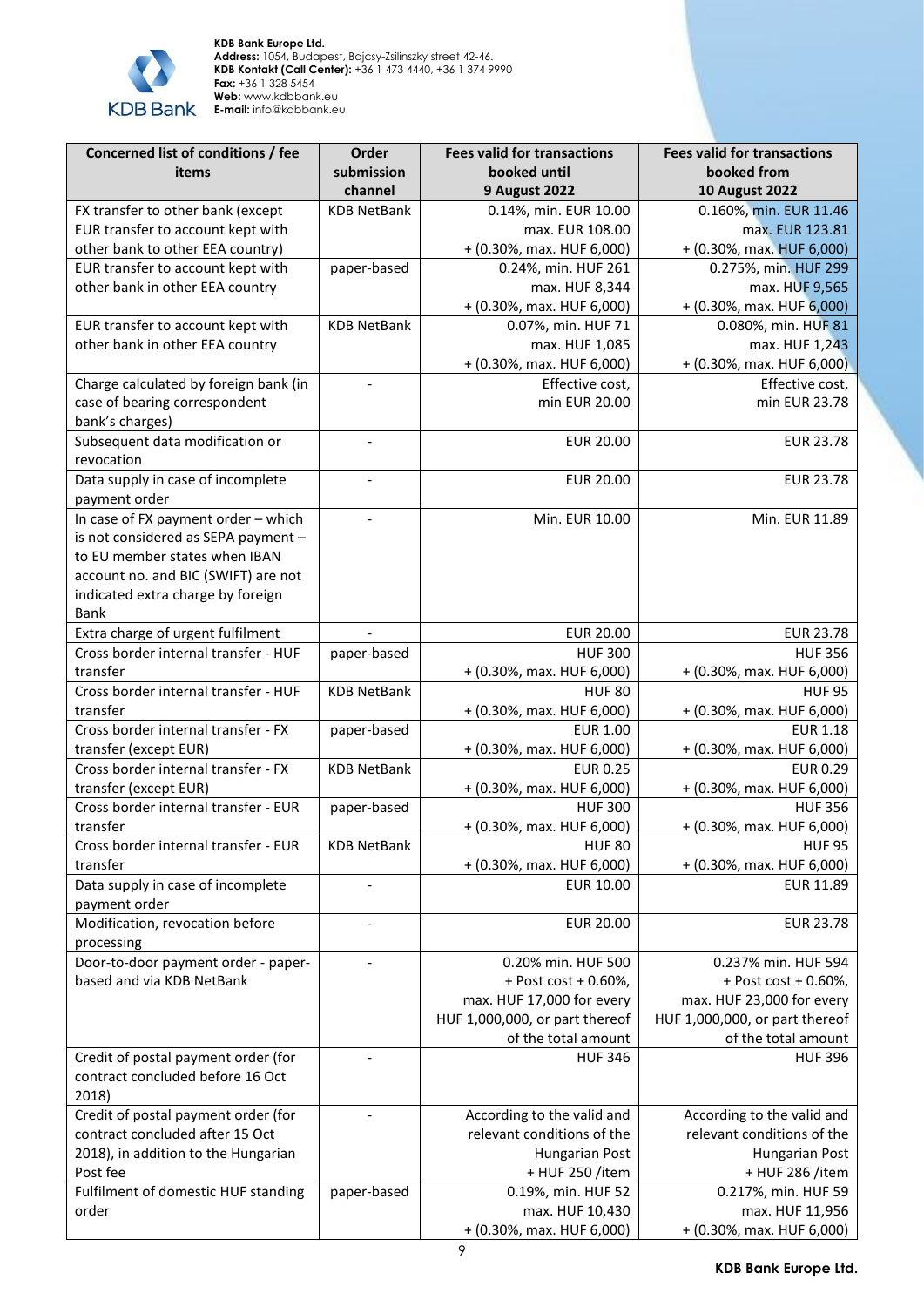

| Concerned list of conditions / fee<br>items | Order<br>submission          | <b>Fees valid for transactions</b><br>booked until | <b>Fees valid for transactions</b><br>booked from |
|---------------------------------------------|------------------------------|----------------------------------------------------|---------------------------------------------------|
|                                             | channel                      | <b>9 August 2022</b>                               | <b>10 August 2022</b>                             |
| Fulfilment of domestic HUF standing         | <b>KDB NetBank</b>           | <b>HUF 52</b>                                      | <b>HUF 59</b>                                     |
| order                                       |                              | + (0.30%, max. HUF 6,000)                          | + (0.30%, max. HUF 6,000)                         |
| Standing order                              | paper-based                  | <b>HUF 500</b>                                     | <b>HUF 594</b>                                    |
| modification/revocation on paper-           |                              |                                                    |                                                   |
| based order                                 |                              |                                                    |                                                   |
| Standing order                              | <b>KDB NetBank</b>           | <b>HUF 20</b>                                      | <b>HUF 23</b>                                     |
| modification/revocation on KDB              |                              |                                                    |                                                   |
| <b>NetBank</b>                              |                              |                                                    |                                                   |
| Set up hold funds via KDB NetBank           | <b>KDB NetBank</b>           | <b>HUF 40</b>                                      | <b>HUF47</b>                                      |
| Hold funds cancellation via KDB             | <b>KDB NetBank</b>           | <b>HUF 40</b>                                      | <b>HUF 47</b>                                     |
| <b>NetBank</b>                              |                              |                                                    |                                                   |
| Fulfilment of authorization on direct       |                              | HUF 42/pc                                          | HUF 49/pc                                         |
| debit (e.g. payment of utility bills) -     |                              | + (0.30%, max. HUF 6,000/pc)                       | + (0.30%, max. HUF 6,000/pc)                      |
| paper-based and via KDB NetBank             |                              |                                                    |                                                   |
| Modification or revocation of               | paper-based                  | <b>HUF 200</b>                                     | <b>HUF 237</b>                                    |
| authorization of direct debit               |                              |                                                    |                                                   |
| Modification or revocation of               | <b>KDB NetBank</b>           | <b>HUF 100</b>                                     | <b>HUF 118</b>                                    |
| authorization of direct debit               |                              |                                                    |                                                   |
| Initiation of collection order based        |                              | <b>HUF 750/pc</b>                                  | <b>HUF 891/pc</b>                                 |
| on authorization letter                     |                              |                                                    |                                                   |
| Registration fee of authorization           | $\overline{a}$               | <b>HUF 750/pc</b>                                  | <b>HUF 891/pc</b>                                 |
| letter                                      |                              |                                                    |                                                   |
| Collection order with execution             | $\overline{a}$               | <b>HUF 750/pc</b>                                  | <b>HUF 891/pc</b>                                 |
| purpose                                     |                              |                                                    |                                                   |
| Initiation of Promissory Note               | $\overline{\phantom{0}}$     | <b>HUF 750/pc</b>                                  | <b>HUF 891/pc</b>                                 |
| collection                                  |                              |                                                    |                                                   |
| Full SMS service (credits and debits)       | $\qquad \qquad \blacksquare$ | HUF 300/month                                      | HUF 356/month                                     |
| Mini SMS service (only debits)              | $\overline{\phantom{a}}$     | HUF 200/month                                      | HUF 237/month                                     |
| Authentication tool (ViCA)                  |                              | HUF 1,200                                          | HUF 1,375                                         |
| registration fee - normal fee               |                              |                                                    |                                                   |
| Replacement of authentication tool          |                              | <b>HUF 200</b>                                     | <b>HUF 229</b>                                    |
| (ViCA) (request for new registration        |                              |                                                    |                                                   |
| password) - normal fee                      |                              |                                                    |                                                   |
| Reactivation of blocked                     |                              | <b>HUF 200</b>                                     | <b>HUF 229</b>                                    |
| authentication tool (ViCA) due to the       |                              |                                                    |                                                   |
| user's fault - normal fee                   |                              |                                                    |                                                   |
| HUF cash withdrawal                         | $\overline{\phantom{a}}$     | $0.16\% + 0.60\%$                                  | $0.190\% + 0.60\%$                                |
|                                             |                              | max. HUF 7,600 for every                           | max. HUF 7,900 for every                          |
|                                             |                              | HUF 1,000,000, or part thereof                     | HUF 1,000,000, or part thereof                    |
|                                             |                              | of the total amount                                | of the total amount                               |
| USD/EUR cash withdrawal                     |                              | $0.20\% + 0.60\%$                                  | $0.237% + 0.60%$                                  |
|                                             |                              | max. USD/EUR 40.00 for every                       | max. USD/EUR 41.85 for every                      |
|                                             |                              | USD/EUR 5,000, or part thereof                     | USD/EUR 5,000, or part thereof                    |
|                                             |                              | of the total amount                                | of the total amount                               |
| CHF/GBP cash withdrawal                     |                              | $0.50\% + 0.60\%$                                  | $0.594\% + 0.60\%$                                |
|                                             |                              | max. CHF/GBP 55.00 for every                       | max. CHF/GBP 59.70 for every                      |
|                                             |                              | CHF/GBP 5,000, or part thereof                     | CHF/GBP 5,000, or part thereof                    |
|                                             |                              | of the total amount                                | of the total amount                               |
| Extra charge of urgent case - HUF           | $\overline{\phantom{0}}$     | 0.20%                                              | 0.237%                                            |
| withdrawal                                  |                              |                                                    |                                                   |
| Extra charge of urgent case - FX            | $\qquad \qquad \blacksquare$ | 0.50%                                              | 0.594%                                            |
| withdrawal                                  |                              |                                                    |                                                   |
| CLASSIC - Card issuance fee                 | $\overline{\phantom{a}}$     | <b>HUF 4,200</b>                                   | HUF 4,994                                         |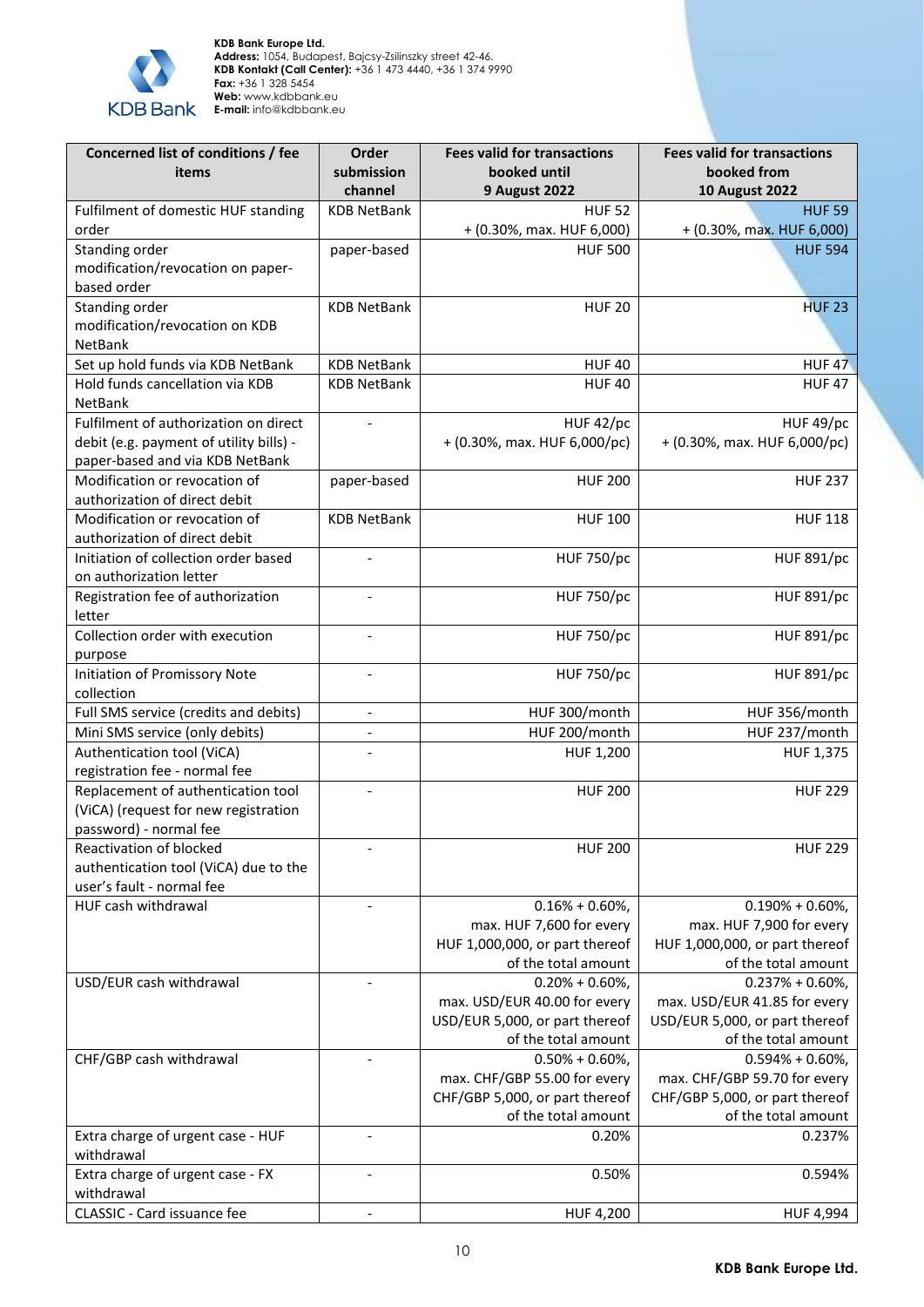

| Concerned list of conditions / fee              | Order                        | <b>Fees valid for transactions</b>                         | <b>Fees valid for transactions</b>                    |
|-------------------------------------------------|------------------------------|------------------------------------------------------------|-------------------------------------------------------|
| items                                           | submission                   | booked until                                               | booked from                                           |
|                                                 | channel                      | <b>9 August 2022</b>                                       | <b>10 August 2022</b>                                 |
| GOLD - Card issuance fee                        |                              | HUF 12,500                                                 | <b>HUF 14,865</b>                                     |
| CLASSIC - Yearly fee from the 2nd               |                              | HUF 4,200                                                  | <b>HUF 4,994</b>                                      |
| year                                            |                              |                                                            |                                                       |
| GOLD - Yearly fee from the 2nd year             | $\qquad \qquad -$            | HUF 12,500                                                 | <b>HUF 14,865</b>                                     |
| Postal charges of bankcard / PIN                |                              | <b>HUF 600</b>                                             | <b>HUF 713</b>                                        |
| code to inland                                  |                              |                                                            |                                                       |
| Storage of bankcard / PIN code                  |                              | HUF 200/month                                              | HUF 237/month                                         |
| (monthly)                                       |                              |                                                            |                                                       |
| Charges of repeated posting of                  |                              | HUF 1,000                                                  | <b>HUF 1,189</b>                                      |
| bankcard / PIN code                             |                              |                                                            |                                                       |
| CLASSIC/GOLD - Card reissue fee                 | $\qquad \qquad \blacksquare$ | HUF 2,000                                                  | <b>HUF 2,378</b>                                      |
| Reprint of PIN code                             | $\overline{\phantom{a}}$     | <b>HUF 500</b>                                             | <b>HUF 594</b>                                        |
| Card emergency issuance fee                     | $\overline{a}$               | <b>HUF 3,500</b>                                           | HUF 4,162                                             |
| Cash withdrawal in own ATM                      |                              | HUF 104 + 0.60%,                                           | HUF 123 + 0.60%,                                      |
|                                                 |                              | max. HUF 6,104 for every                                   | max. HUF 6,123 for every                              |
|                                                 |                              | HUF 1,000,000, or part thereof                             | HUF 1,000,000, or part thereof                        |
|                                                 |                              | of the total amount                                        | of the total amount                                   |
| Cash withdrawal in other domestic<br><b>ATM</b> |                              | HUF 261 + 0.20% + 0.60%,                                   | HUF 310 + 0.237% + 0.60%,                             |
|                                                 |                              | max. HUF 8,261 for every<br>HUF 1,000,000, or part thereof | max. HUF 8,680 for every                              |
|                                                 |                              | of the total amount                                        | HUF 1,000,000, or part thereof<br>of the total amount |
| Cash withdrawal abroad in ATM                   |                              | HUF 1,200 + 0.50% + 0.60%,                                 | HUF 1,427 + 0.594% + 0.60%,                           |
| (except EUR cash withdrawal abroad              |                              | max. HUF 12,200 for every                                  | max. HUF 13,367 for every                             |
| in EEA country in ATM)                          |                              | HUF 1,000,000, or part thereof                             | HUF 1,000,000, or part thereof                        |
|                                                 |                              | of the total amount                                        | of the total amount                                   |
| EUR cash withdrawal abroad in EEA               | $\overline{\phantom{a}}$     | HUF 261 + 0.20% + 0.60%                                    | HUF 310 + 0.237% + 0.60%                              |
| country in ATM                                  |                              | max. HUF 8,261 for every                                   | max. HUF 8,680 for every                              |
|                                                 |                              | HUF 1,000,000 or part thereof                              | HUF 1,000,000 or part thereof                         |
|                                                 |                              | of the total amount                                        | of the total amount                                   |
| Limit modification fee                          |                              | <b>HUF 150</b>                                             | <b>HUF 178</b>                                        |
| Balance inquiry in Hungary                      | $\qquad \qquad \blacksquare$ | <b>HUF 50</b>                                              | <b>HUF 59</b>                                         |
| Balance inquiry abroad                          | $\qquad \qquad \blacksquare$ | <b>HUF 100</b>                                             | <b>HUF 118</b>                                        |
| Cash withdrawal on POS in other                 | $\overline{\phantom{a}}$     | HUF 320 + 0.40% + 0.60%,                                   | HUF 380 + 0.475% + 0.60%,                             |
| bank or Post office                             |                              | max. HUF 10,320 for every                                  | max. HUF 11,130 for every                             |
|                                                 |                              | HUF 1,000,000, or part thereof                             | HUF 1,000,000, or part thereof                        |
|                                                 |                              | of the total amount                                        | of the total amount                                   |
| Cash withdrawal abroad on POS                   |                              | HUF 1,700 + 0.50% + 0.60%,                                 | HUF 2,021 + 0.594% + 0.60%,                           |
| (except EUR cash withdrawal abroad              |                              | max. HUF 12,700 for every                                  | max. HUF 13,961 for every                             |
| in EEA country on POS)                          |                              | HUF 1,000,000, or part thereof                             | HUF 1,000,000, or part thereof                        |
|                                                 |                              | of the total amount                                        | of the total amount                                   |
| EUR cash withdrawal abroad in EEA               |                              | HUF 320 + 0.40% + 0.60%,                                   | HUF 380 + 0.475% + 0.60%,                             |
| country on POS                                  |                              | max. HUF 10,320 for every                                  | max. HUF 11,130 for every                             |
|                                                 |                              | HUF 1,000,000, or part thereof                             | HUF 1,000,000, or part thereof                        |
|                                                 |                              | of the total amount                                        | of the total amount                                   |
| CLASSIC/GOLD - Emergency card                   | $\overline{a}$               | EUR 220.00                                                 | EUR 261.62                                            |
| replacement                                     |                              |                                                            |                                                       |
| CLASSIC/GOLD - Emergency cash                   |                              | EUR 170.00                                                 | EUR 202.16                                            |
| advance                                         |                              |                                                            |                                                       |
| CLASSIC/GOLD - Receding from                    |                              | <b>EUR 55.00</b>                                           | EUR 65.40                                             |
| emergency card replacement or cash              |                              |                                                            |                                                       |
| withdrawal                                      |                              |                                                            |                                                       |
| Copy of sales receipt                           |                              | HUF 5,000                                                  | HUF 5,946                                             |
|                                                 |                              | Partner Light account package                              |                                                       |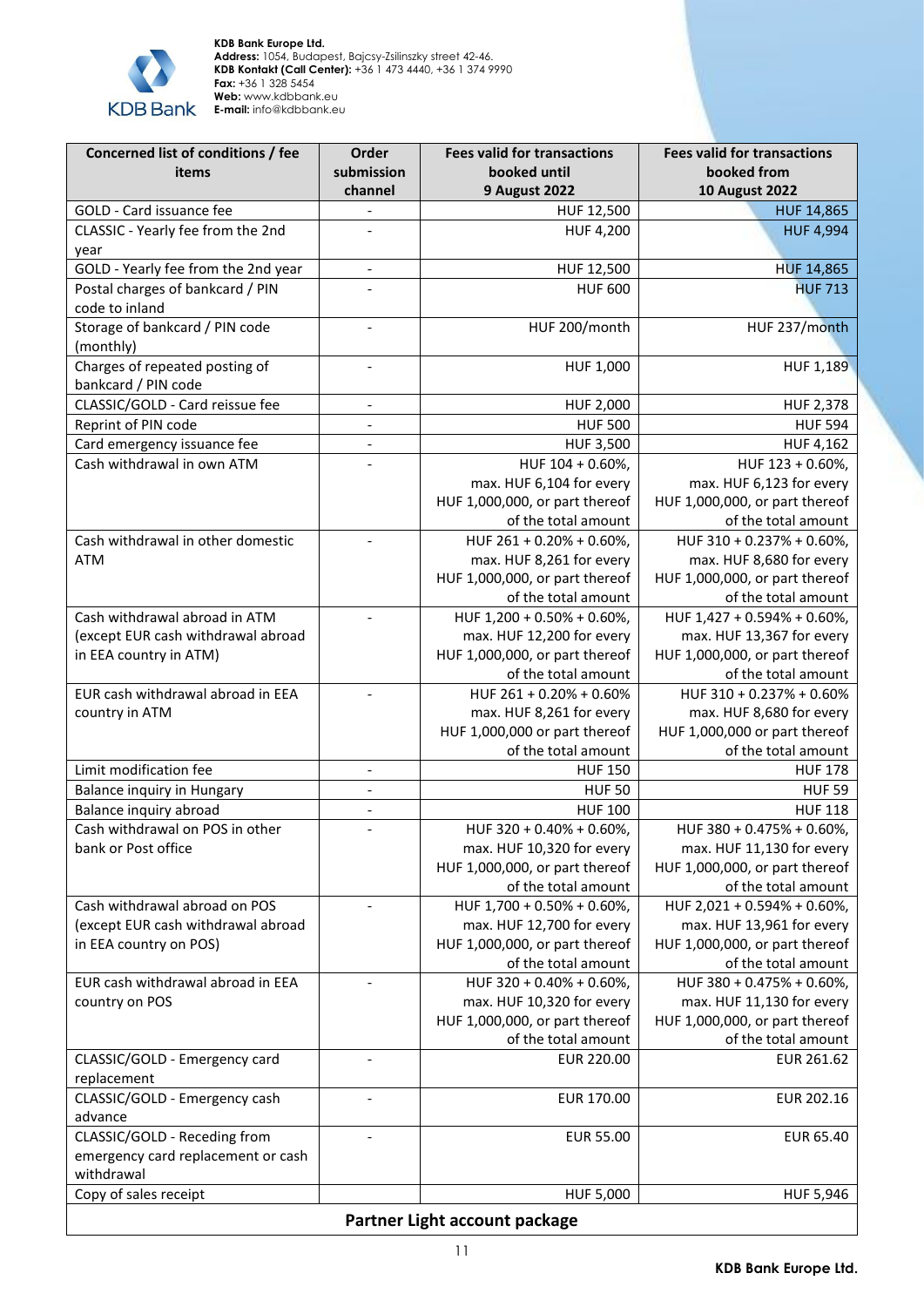

| Concerned list of conditions / fee<br>items      | Order<br>submission<br>channel | <b>Fees valid for transactions</b><br>booked until<br><b>9 August 2022</b> | <b>Fees valid for transactions</b><br>booked from<br><b>10 August 2022</b> |
|--------------------------------------------------|--------------------------------|----------------------------------------------------------------------------|----------------------------------------------------------------------------|
| Package keeping fee                              |                                | HUF 364/month                                                              | HUF 417/month                                                              |
| HUF transfer to other domestic bank              | paper-based                    | 0.16%, min. HUF 188                                                        | 0.183%, min. HUF 215                                                       |
|                                                  |                                | max. HUF 8,344                                                             | max. HUF 9,565                                                             |
|                                                  |                                | + (0.30% max. HUF 6,000)                                                   | + (0.30% max. HUF 6,000)                                                   |
| HUF transfer to other domestic bank              | <b>KDB</b>                     | 0.16%, min. HUF 188                                                        | 0.183%, min. HUF 215                                                       |
| (in case of instant domestic HUF                 | NetBank                        | max. HUF 5,215                                                             | max. HUF 5,978                                                             |
| payment order requirements are not<br>fulfilled) |                                | + (0.30% max. HUF 6,000)                                                   | + (0.30% max. HUF 6,000)                                                   |
| VISA Classic HUF bankcard yearly fee             |                                | <b>HUF 2,500</b>                                                           | <b>HUF 2,866</b>                                                           |
| from the 2nd year (in case of Partner            |                                |                                                                            |                                                                            |
| Light Account Package concluded                  |                                |                                                                            |                                                                            |
| before 21 August 2019)                           |                                |                                                                            |                                                                            |
| Cash withdrawal from own ATM                     | $\qquad \qquad \blacksquare$   | HUF 89 + (0.60%),                                                          | HUF 102 + (0.60%),                                                         |
|                                                  |                                | max. HUF 6,089 for every                                                   | max. HUF 6,102 for every                                                   |
|                                                  |                                | HUF 1,000,000, or part thereof                                             | HUF 1,000,000, or part thereof                                             |
|                                                  |                                | of the total amount                                                        | of the total amount                                                        |
| Cash withdrawal from other                       |                                | HUF 287 + (0.60%),                                                         | HUF 329 + (0.60%),                                                         |
| domestic ATM                                     |                                | max. HUF 6,287 for every                                                   | max. HUF 6,329 for every                                                   |
|                                                  |                                | HUF 1,000,000, or part thereof                                             | HUF 1,000,000, or part thereof                                             |
|                                                  |                                | of the total amount                                                        | of the total amount                                                        |
|                                                  |                                | Partner Mezzo account package                                              |                                                                            |
| Package keeping fee                              |                                | HUF 479/month                                                              | HUF 549/month                                                              |
| HUF transfer to other domestic bank              | paper-based                    | 0.16%, min. HUF 188                                                        | 0.183%, min. HUF 215                                                       |
|                                                  |                                | max. HUF 5,215                                                             | max. HUF 5,978                                                             |
|                                                  |                                | + (0.30% max. HUF 6.000)                                                   | + (0.30% max. HUF 6.000)                                                   |
| HUF transfer to other domestic bank              | <b>KDB</b>                     | 0.16%, min. HUF 136                                                        | 0.183%, min. HUF 155                                                       |
| (in case of instant domestic HUF                 | NetBank                        | max. HUF 5,215                                                             | max. HUF 5,978                                                             |
| payment order requirements are not<br>fulfilled) |                                | + (0.30% max. HUF 6,000)                                                   | + (0.30% max. HUF 6,000)                                                   |
| Cash withdrawal from own ATM                     |                                | HUF 89 + (0.60%),                                                          | HUF 102 + (0.60%),                                                         |
|                                                  |                                | max. HUF 6,089 for every                                                   | max. HUF 6,102 for every                                                   |
|                                                  |                                | HUF 1,000,000, or part thereof                                             | HUF 1,000,000, or part thereof                                             |
|                                                  |                                | of the total amount                                                        | of the total amount                                                        |
| Cash withdrawal from other                       |                                | HUF 287 + (0.60%),                                                         | HUF 329 + (0.60%),                                                         |
| domestic ATM                                     |                                | max. HUF 6,287 for every<br>HUF 1,000,000, or part thereof                 | max. HUF 6,329 for every<br>HUF 1,000,000, or part thereof                 |
|                                                  |                                | of the total amount                                                        | of the total amount                                                        |
|                                                  |                                | <b>Partner Plus account package</b>                                        |                                                                            |
| Package keeping fee                              |                                | HUF 1,033/month                                                            | HUF 1,184/month                                                            |
| HUF transfer to other domestic bank              | paper-based                    | <b>HUF 156</b>                                                             | <b>HUF 178</b>                                                             |
|                                                  |                                | + (0.30% max. HUF 6,000)                                                   | + (0.30% max. HUF 6,000)                                                   |
| HUF transfer to other domestic bank              | <b>KDB</b>                     | <b>HUF 146</b>                                                             | <b>HUF 167</b>                                                             |
| (in case of instant domestic HUF                 | NetBank                        | + (0.30% max. HUF 6,000)                                                   | + (0.30% max. HUF 6,000)                                                   |
| payment order requirements are not<br>fulfilled) |                                |                                                                            |                                                                            |
| Foreign exchange transfer (except                | paper-based                    | 0.26% min. EUR 5.00                                                        | 0.298% min. EUR 5.73                                                       |
| EUR transfer to account kept with                |                                | max. EUR 83.00                                                             | max. EUR 95.15                                                             |
| other bank to other EEA country)                 |                                | + (0.30% max. HUF 6,000)                                                   | + (0.30% max. HUF 6,000)                                                   |
| Foreign exchange transfer (except                | <b>KDB</b>                     | 0.26% min. EUR 5.00                                                        | 0.298% min. EUR 5.73                                                       |
| EUR transfer to account kept with                | NetBank                        | max. EUR 42.00                                                             | max. EUR 48.14                                                             |
| other bank to other EEA country)                 |                                | + (0.30% max. HUF 6,000)                                                   | $+$ (0.30% max. HUF 6,000)                                                 |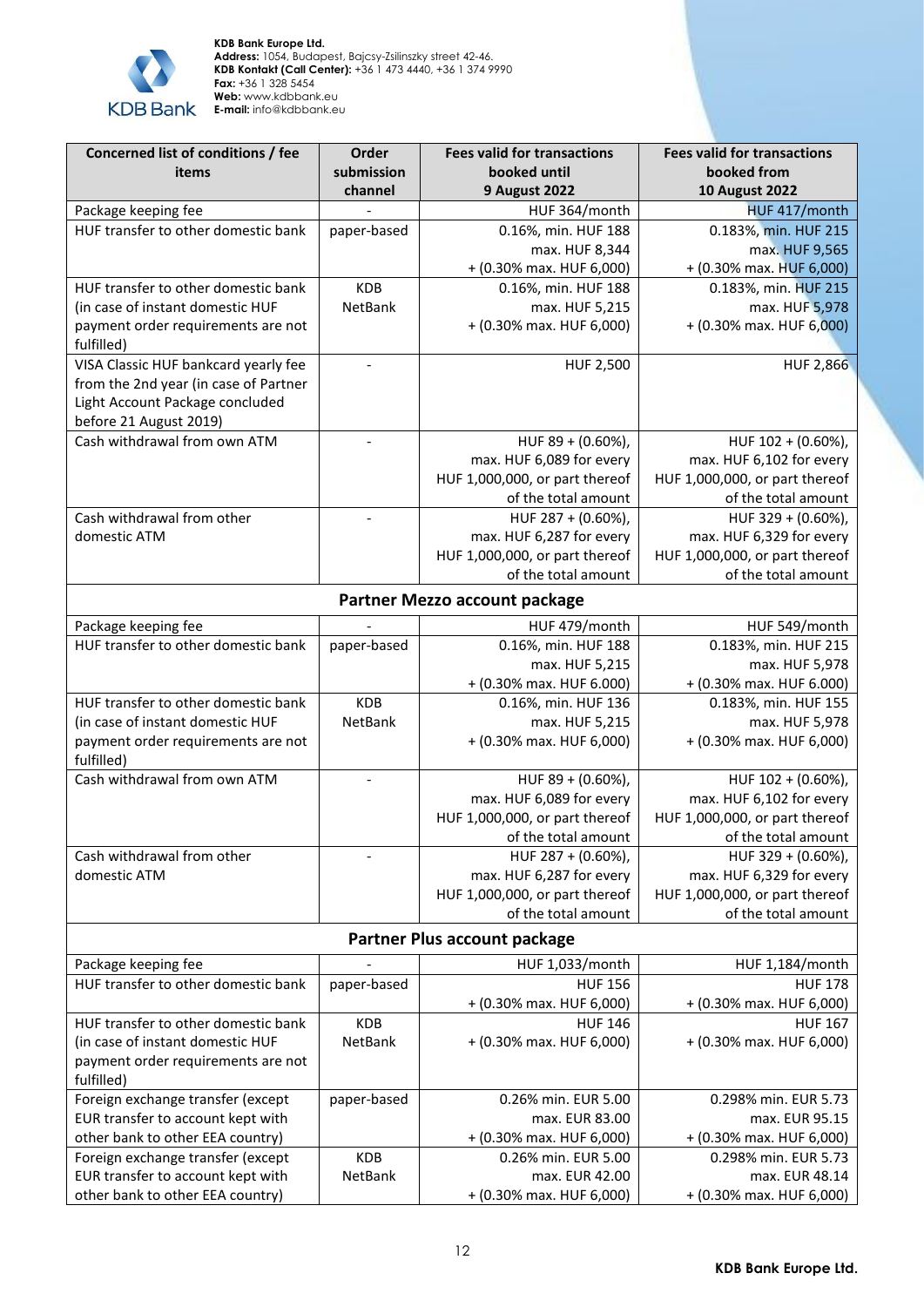

| Concerned list of conditions / fee<br>items                           | Order<br>submission<br>channel | <b>Fees valid for transactions</b><br>booked until<br><b>9 August 2022</b> | <b>Fees valid for transactions</b><br>booked from<br><b>10 August 2022</b> |  |
|-----------------------------------------------------------------------|--------------------------------|----------------------------------------------------------------------------|----------------------------------------------------------------------------|--|
| EUR transfer to account kept with                                     | paper-based                    | <b>HUF 156</b>                                                             | <b>HUF 178</b>                                                             |  |
| other bank in other EEA country                                       |                                | + (0.30% max. HUF 6,000)                                                   | + (0.30% max. HUF 6,000)                                                   |  |
| EUR transfer to account kept with                                     | <b>KDB</b>                     | <b>HUF 146</b>                                                             | <b>HUF 167</b>                                                             |  |
| other bank in other EEA country                                       | NetBank                        | + (0.30% max. HUF 6,000)                                                   | + (0.30% max. HUF 6,000)                                                   |  |
| Cash withdrawal from other                                            |                                | HUF 250 + 0.60%,                                                           | HUF 286 + 0.60%,                                                           |  |
| domestic ATM                                                          |                                | max. HUF 6,250 for every                                                   | max. HUF 6,286 for every                                                   |  |
|                                                                       |                                | HUF 1,000,000 or part thereof                                              | HUF 1,000,000 or part thereof                                              |  |
|                                                                       |                                | of the total amount                                                        | of the total amount                                                        |  |
| <b>NET account package</b>                                            |                                |                                                                            |                                                                            |  |
| Package keeping fee - if conditions                                   |                                | HUF 563/month                                                              | HUF 645/month                                                              |  |
| are not fulfilled                                                     |                                |                                                                            |                                                                            |  |
| HUF transfer to other domestic bank                                   | paper-based                    | <b>HUF 156</b>                                                             | <b>HUF 178</b>                                                             |  |
|                                                                       |                                | + (0.30% max. HUF 6,000)                                                   | + (0.30% max. HUF 6,000)                                                   |  |
| HUF transfer to other domestic bank                                   | <b>KDB</b>                     | <b>HUF 146</b>                                                             | <b>HUF 167</b>                                                             |  |
| (in case of instant domestic HUF                                      | NetBank                        | + (0.30% max. HUF 6,000)                                                   | + (0.30% max. HUF 6,000)                                                   |  |
| payment order requirements are not<br>fulfilled)                      |                                |                                                                            |                                                                            |  |
| HUF cash withdrawal from cashier                                      | $\overline{a}$                 | $0.26\% + 0.60\%$                                                          | $0.298% + 0.60%$                                                           |  |
|                                                                       |                                | max. HUF 8,600 for every                                                   | max. HUF 8,980 for every                                                   |  |
|                                                                       |                                | HUF 1,000,000, or part thereof                                             | HUF 1,000,000, or part thereof                                             |  |
|                                                                       |                                | of the total amount                                                        | of the total amount                                                        |  |
| Elite account package                                                 |                                |                                                                            |                                                                            |  |
| Package keeping fee - if conditions<br>are not fulfilled              |                                | HUF 1,554/month                                                            | HUF 1,781/month                                                            |  |
| Package keeping fee - if conditions<br>are fulfilled                  |                                | HUF 399/month                                                              | HUF 457/month                                                              |  |
| HUF transfer to other domestic bank                                   | paper-based                    | <b>HUF 156</b>                                                             | <b>HUF 178</b>                                                             |  |
|                                                                       |                                | + (0.30% max. HUF 6,000)                                                   | + (0.30% max. HUF 6,000)                                                   |  |
| HUF transfer to other domestic bank                                   | <b>KDB</b>                     | <b>HUF 146</b>                                                             | <b>HUF 167</b>                                                             |  |
| (in case of instant domestic HUF                                      | NetBank                        | + (0.30% max. HUF 6,000)                                                   | + (0.30% max. HUF 6,000)                                                   |  |
| payment order requirements are not                                    |                                |                                                                            |                                                                            |  |
| fulfilled)                                                            |                                |                                                                            |                                                                            |  |
| Foreign exchange transfer (except                                     | paper-based                    | 0.26% min. EUR 5.00                                                        | 0.298% min. EUR 5.73                                                       |  |
| EUR transfer to account kept with                                     |                                | max. EUR 83.00                                                             | max. EUR 95.15                                                             |  |
| other bank to other EEA country)                                      |                                | + (0.30% max. HUF 6,000)                                                   | + (0.30% max. HUF 6,000)                                                   |  |
| Foreign exchange transfer (except                                     | <b>KDB</b>                     | 0.26% min. EUR 5.00                                                        | 0.298% min. EUR 5.73<br>max. EUR 35.53                                     |  |
| EUR transfer to account kept with<br>other bank to other EEA country) | NetBank                        | max. EUR 31.00<br>+ (0.30% max. HUF 6,000)                                 | + (0.30% max. HUF 6,000)                                                   |  |
| EUR transfer to account kept with                                     |                                |                                                                            |                                                                            |  |
| other bank in other EEA country                                       | paper-based                    | <b>HUF 156</b><br>+ (0.30% max. HUF 6,000)                                 | <b>HUF 178</b><br>+ (0.30% max. HUF 6,000)                                 |  |
| EUR transfer to account kept with                                     | <b>KDB</b>                     | <b>HUF 146</b>                                                             | <b>HUF 167</b>                                                             |  |
| other bank in other EEA country                                       | NetBank                        | + (0.30% max. HUF 6,000)                                                   | + (0.30% max. HUF 6,000)                                                   |  |
| VISA CHIP Gold HUF bankcard                                           |                                | HUF 6,000                                                                  | HUF 7,047                                                                  |  |
| issuance fee                                                          |                                |                                                                            |                                                                            |  |
| VISA CHIP Gold HUF bankcard yearly                                    | $\qquad \qquad \blacksquare$   | HUF 6,000                                                                  | HUF 7,047                                                                  |  |
| fee from the 2nd year                                                 |                                |                                                                            |                                                                            |  |
| VISA CHIP Classic HUF supplementary                                   |                                | HUF 2,100                                                                  | HUF 2,466                                                                  |  |
| bankcard issuance fee                                                 |                                |                                                                            |                                                                            |  |
| VISA CHIP Classic HUF supplementary                                   |                                | HUF 2,100                                                                  | HUF 2,466                                                                  |  |
| bankcard yearly fee from the 2nd                                      |                                |                                                                            |                                                                            |  |
| year                                                                  |                                |                                                                            |                                                                            |  |